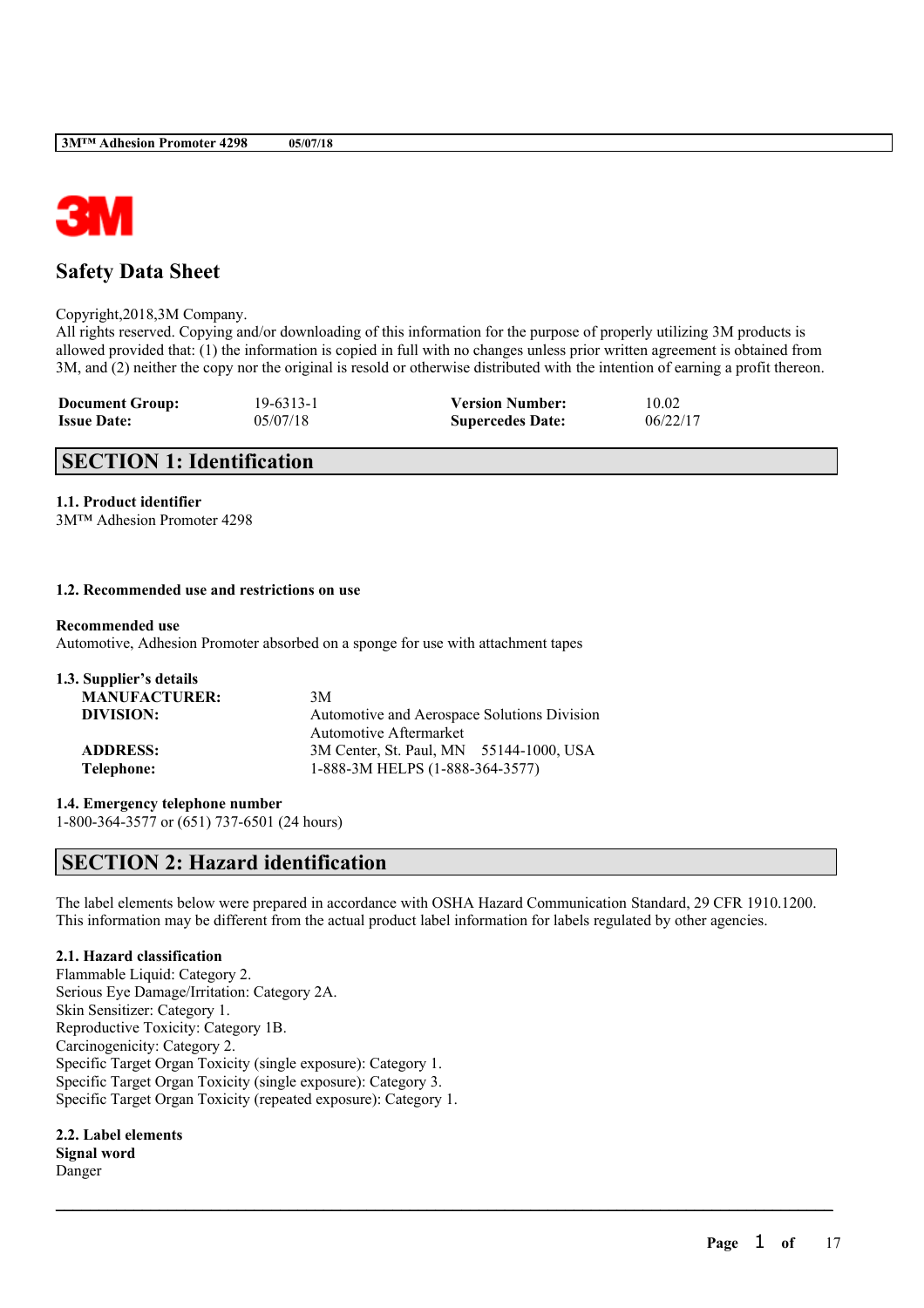#### **Symbols**

Flame | Exclamation mark | Health Hazard |

**Pictograms**



**Hazard Statements** Highly flammable liquid and vapor.

Causes serious eye irritation. May cause an allergic skin reaction. May cause drowsiness or dizziness. May damage fertility or the unborn child. Suspected of causing cancer.

Causes damage to organs: sensory organs

Causes damage to organs through prolonged or repeated exposure: nervous system |

May cause damage to organs through prolonged or repeated exposure: sensory organs |

### **Precautionary Statements**

### **Prevention:**

Obtain special instructions before use. Do not handle until all safety precautions have been read and understood. Keep away from heat/sparks/open flames/hot surfaces. - No smoking. Ground/bond container and receiving equipment. Use only non-sparking tools. Take precautionary measures against static discharge. Keep container tightly closed. Use explosion-proof electrical/ventilating/lighting equipment. Do not breathe dust/fume/gas/mist/vapors/spray. Use only outdoors or in a well-ventilated area. Wear protective gloves and eye/face protection. Do not eat, drink or smoke when using this product. Wash thoroughly after handling. Contaminated work clothing must not be allowed out of the workplace.

#### **Response:**

IF INHALED: Remove person to fresh air and keep comfortable for breathing. IF ON SKIN (or hair): Take off immediately all contaminated clothing. Rinse skin with water/shower. IF IN EYES: Rinse cautiously with water for several minutes. Remove contact lenses, if present and easy to do. Continue rinsing. If eye irritation persists: Get medical advice/attention. If skin irritation or rash occurs: Get medical advice/attention.

 $\mathcal{L}_\mathcal{L} = \mathcal{L}_\mathcal{L} = \mathcal{L}_\mathcal{L} = \mathcal{L}_\mathcal{L} = \mathcal{L}_\mathcal{L} = \mathcal{L}_\mathcal{L} = \mathcal{L}_\mathcal{L} = \mathcal{L}_\mathcal{L} = \mathcal{L}_\mathcal{L} = \mathcal{L}_\mathcal{L} = \mathcal{L}_\mathcal{L} = \mathcal{L}_\mathcal{L} = \mathcal{L}_\mathcal{L} = \mathcal{L}_\mathcal{L} = \mathcal{L}_\mathcal{L} = \mathcal{L}_\mathcal{L} = \mathcal{L}_\mathcal{L}$ 

Wash contaminated clothing before reuse.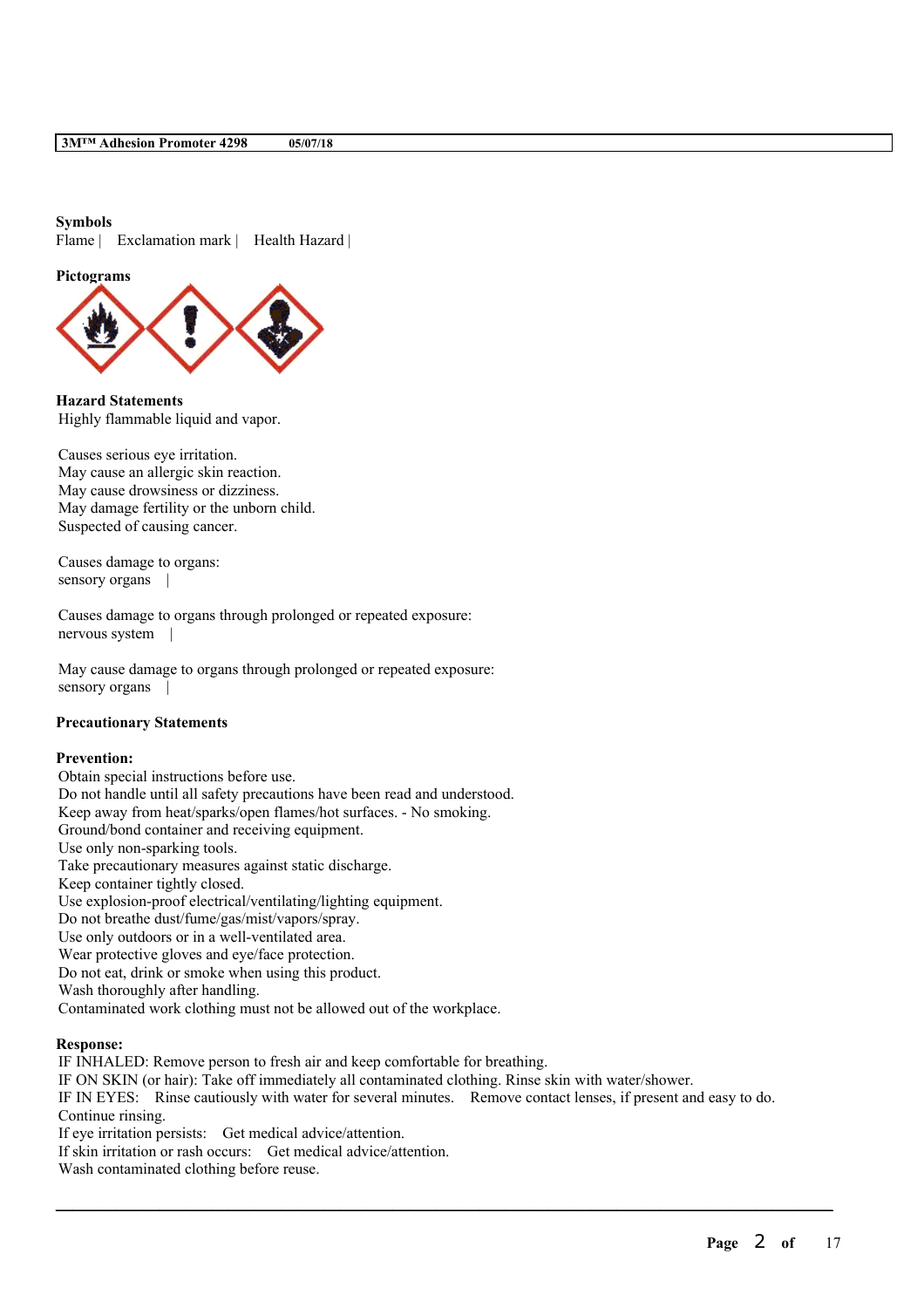IF exposed or concerned: Get medical advice/attention. In case of fire: Use a fire fighting agent suitable for flammable liquids such as dry chemical or carbon dioxide to extinguish.

#### **Storage:**

Store in a well-ventilated place. Keep cool. Keep container tightly closed. Store locked up.

### **Disposal:**

Dispose of contents/container in accordance with applicable local/regional/national/international regulations.

2% of the mixture consists of ingredients of unknown acute oral toxicity. 2% of the mixture consists of ingredients of unknown acute dermal toxicity.

# **SECTION 3: Composition/information on ingredients**

| Ingredient                                          | <b>C.A.S. No.</b> | $\%$ by Wt                |
|-----------------------------------------------------|-------------------|---------------------------|
| <b>CYCLOHEXANE</b>                                  | 110-82-7          | 45 - 50 Trade Secret *    |
| <b>XYLENE</b>                                       | 1330-20-7         | 30 - 35 Trade Secret *    |
| <b>ETHYLBENZENE</b>                                 | $100-41-4$        | $\leq$ 11 Trade Secret *  |
| <b>ETHYL ALCOHOL</b>                                | $64 - 17 - 5$     | 5 - 10 Trade Secret *     |
| ACRYLATE POLYMER (NJTSRN 04499600-5984P)            | Trade Secret*     | $1 - 5$                   |
| <b>CHLORINATED RUBBER</b>                           | 68609-36-9        | $1 - 5$                   |
| <b>ETHYL ACETATE</b>                                | $141 - 78 - 6$    | <4 Trade Secret *         |
| 4,4'-isopropylidenediphenol-epichlorohydrin polymer | 25068-38-6        | 0.1 - 1 Trade Secret *    |
| Methyl Alcohol                                      | $67-56-1$         | $< 0.5$ Trade Secret $*$  |
| Toluene                                             | 108-88-3          | $\leq$ 0.3 Trade Secret * |

NJTS or NJTSRN: New Jersey Trade Secret Registry Number.

\*The specific chemical identity and/or exact percentage (concentration) of this composition has been withheld as a trade secret.

# **SECTION 4: First aid measures**

## **4.1. Description of first aid measures**

#### **Inhalation:**

Remove person to fresh air. If you feel unwell, get medical attention.

### **Skin Contact:**

Immediately wash with soap and water. Remove contaminated clothing and wash before reuse. If signs/symptoms develop, get medical attention.

#### **Eye Contact:**

Immediately flush with large amounts of water for at least 15 minutes. Remove contact lenses if easy to do. Continue rinsing. Immediately get medical attention.

 $\mathcal{L}_\mathcal{L} = \mathcal{L}_\mathcal{L} = \mathcal{L}_\mathcal{L} = \mathcal{L}_\mathcal{L} = \mathcal{L}_\mathcal{L} = \mathcal{L}_\mathcal{L} = \mathcal{L}_\mathcal{L} = \mathcal{L}_\mathcal{L} = \mathcal{L}_\mathcal{L} = \mathcal{L}_\mathcal{L} = \mathcal{L}_\mathcal{L} = \mathcal{L}_\mathcal{L} = \mathcal{L}_\mathcal{L} = \mathcal{L}_\mathcal{L} = \mathcal{L}_\mathcal{L} = \mathcal{L}_\mathcal{L} = \mathcal{L}_\mathcal{L}$ 

#### **If Swallowed:**

Rinse mouth. If you feel unwell, get medical attention.

#### **4.2. Most important symptoms and effects, both acute and delayed**

See Section 11.1. Information on toxicological effects.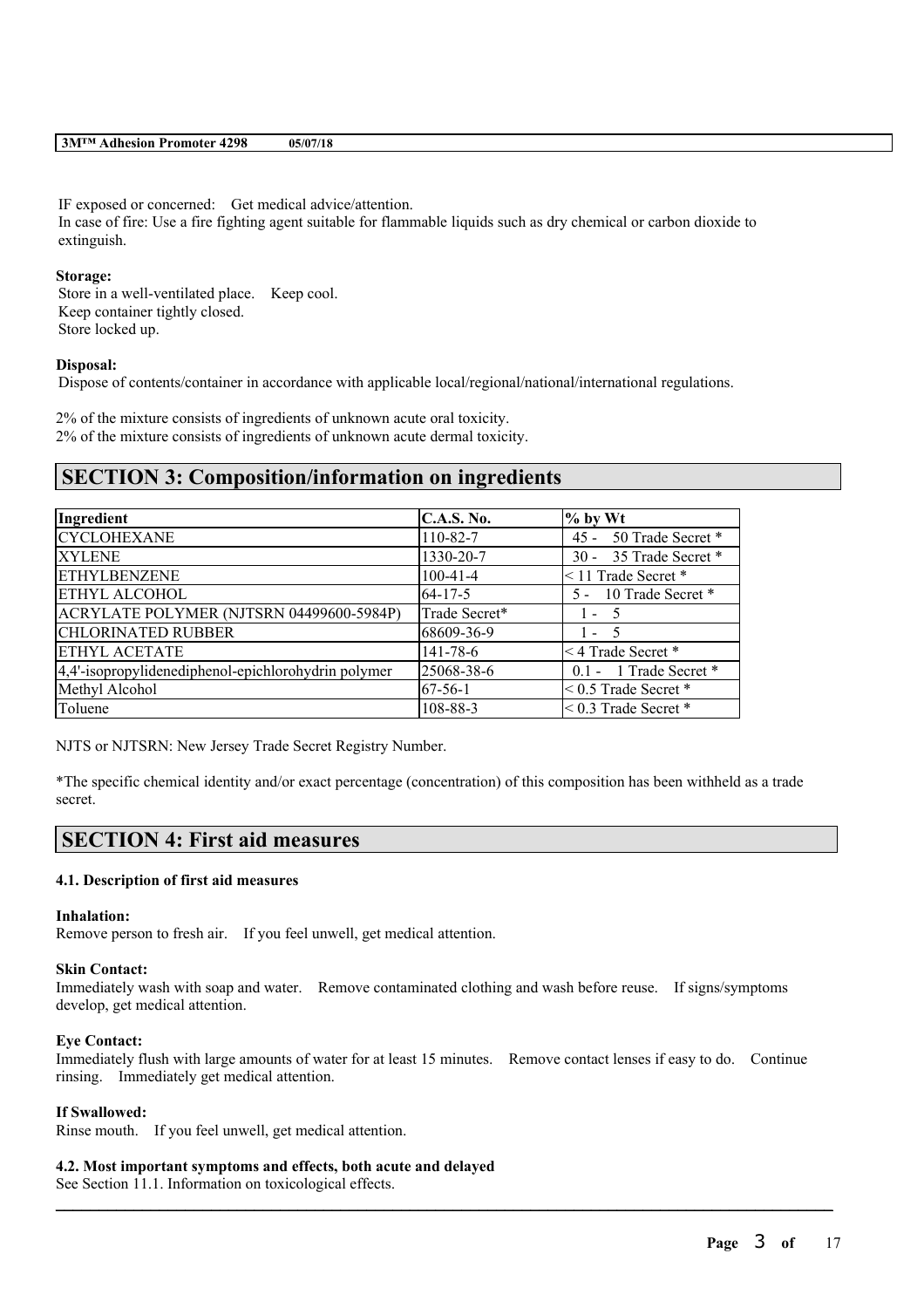## **4.3. Indication of any immediate medical attention and special treatment required** Not applicable

# **SECTION 5: Fire-fighting measures**

### **5.1. Suitable extinguishing media**

In case of fire: Use a fire fighting agent suitable for flammable liquids such as dry chemical or carbon dioxide to extinguish.

### **5.2. Special hazards arising from the substance or mixture**

Closed containers exposed to heat from fire may build pressure and explode.

### **Hazardous Decomposition or By-Products**

| Condition         |
|-------------------|
| During Combustion |
| During Combustion |
| During Combustion |
| During Combustion |
| During Combustion |
|                   |

## **5.3. Special protective actions for fire-fighters**

Water may not effectively extinguish fire; however, it should be used to keep fire-exposed containers and surfaces cool and prevent explosive rupture. Wear full protective clothing, including helmet, self-contained, positive pressure or pressure demand breathing apparatus, bunker coat and pants, bands around arms, waist and legs, face mask, and protective covering for exposed areas of the head.

# **SECTION 6: Accidental release measures**

## **6.1. Personal precautions, protective equipment and emergency procedures**

Evacuate area. Keep away from heat/sparks/open flames/hot surfaces. - No smoking. Use only non-sparking tools. Ventilate the area with fresh air. Warning! A motor could be an ignition source and could cause flammable gases or vapors in the spill area to burn or explode. Refer to other sections of this SDS for information regarding physical and health hazards, respiratory protection, ventilation, and personal protective equipment.

# **6.2. Environmental precautions**

Avoid release to the environment.

## **6.3. Methods and material for containment and cleaning up**

Contain spill. Cover spill area with a fire-extinguishing foam designed for use on solvents, such as alcohols and acetone, that can dissolve in water. An AR - AFFF type foam is recommended. Working from around the edges of the spill inward, cover with bentonite, vermiculite, or commercially available inorganic absorbent material. Mix in sufficient absorbent until it appears dry. Remember, adding an absorbent material does not remove a physical, health, or environmental hazard. Collect as much of the spilled material as possible using non-sparking tools. Place in a metal container approved for transportation by appropriate authorities. Seal the container. Dispose of collected material as soon as possible in accordance with applicable local/regional/national/international regulations.

# **SECTION 7: Handling and storage**

## **7.1. Precautions for safe handling**

For industrial or professional use only. Do not handle until all safety precautions have been read and understood. Keep away from heat/sparks/open flames/hot surfaces. - No smoking. Use only non-sparking tools. Take precautionary measures against static discharge. Do not breathe dust/fume/gas/mist/vapors/spray. Do not get in eyes, on skin, or on clothing. Do not eat, drink or smoke when using this product. Wash thoroughly after handling. Contaminated work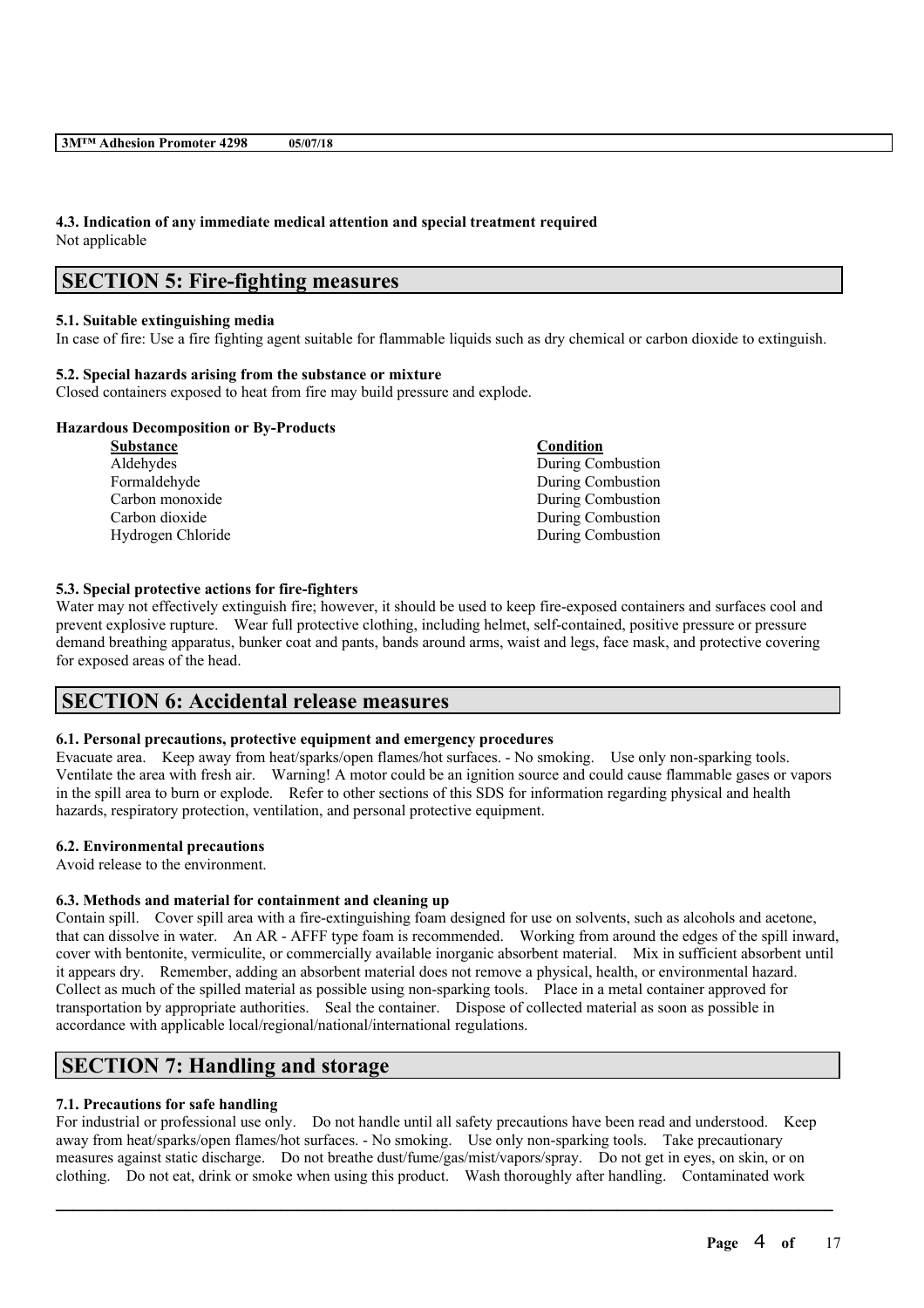clothing should not be allowed out of the workplace. Avoid release to the environment. Wash contaminated clothing before reuse. Avoid contact with oxidizing agents (eg. chlorine, chromic acid etc.) Wear low static or properly grounded shoes. Use personal protective equipment (gloves, respirators, etc.) as required. To minimize the risk of ignition, determine applicable electrical classifications for the process using this product and select specific local exhaust ventilation equipment to avoid flammable vapor accumulation. Ground/bond container and receiving equipment if there is potential for static electricity accumulation during transfer.

#### **7.2. Conditions for safe storage including any incompatibilities**

Store in a well-ventilated place. Keep cool. Keep container tightly closed. Store away from heat. Store away from acids. Store away from oxidizing agents.

# **SECTION 8: Exposure controls/personal protection**

#### **8.1. Control parameters**

#### **Occupational exposure limits**

If a component is disclosed in section 3 but does not appear in the table below, an occupational exposure limit is not available for the component.

| Ingredient          | <b>C.A.S. No.</b> | Agency       | Limit type                                            | <b>Additional Comments</b> |
|---------------------|-------------------|--------------|-------------------------------------------------------|----------------------------|
| <b>ETHYLBENZENE</b> | $100-41-4$        | <b>ACGIH</b> | TWA:20 ppm                                            | A3: Confirmed animal       |
|                     |                   |              |                                                       | carcin.                    |
| <b>ETHYLBENZENE</b> | $100-41-4$        | <b>OSHA</b>  | TWA:435 mg/m3(100 ppm)                                |                            |
| Toluene             | 108-88-3          | <b>ACGIH</b> | TWA:20 ppm                                            | A4: Not class. as human    |
|                     |                   |              |                                                       | carcin                     |
| Toluene             | 108-88-3          | <b>OSHA</b>  | TWA:200 ppm;CEIL:300 ppm                              |                            |
| <b>CYCLOHEXANE</b>  | 110-82-7          | <b>ACGIH</b> | TWA:100 ppm                                           |                            |
| <b>CYCLOHEXANE</b>  | $110 - 82 - 7$    | <b>OSHA</b>  | TWA:1050 mg/m3(300 ppm)                               |                            |
| <b>XYLENE</b>       | 1330-20-7         | <b>ACGIH</b> | $TWA:100 ppm; STEL:150 ppm   A4: Not class.$ as human |                            |
|                     |                   |              |                                                       | carcin                     |
| <b>XYLENE</b>       | 1330-20-7         | <b>OSHA</b>  | TWA:435 mg/m3(100 ppm)                                |                            |
| ETHYL ACETATE       | 141-78-6          | <b>ACGIH</b> | $TWA:400$ ppm                                         |                            |
| ETHYL ACETATE       | 141-78-6          | <b>OSHA</b>  | TWA:1400 mg/m3(400 ppm)                               |                            |
| ETHYL ALCOHOL       | $64 - 17 - 5$     | <b>ACGIH</b> | STEL:1000 ppm                                         | A3: Confirmed animal       |
|                     |                   |              |                                                       | carcin.                    |
| ETHYL ALCOHOL       | $64 - 17 - 5$     | <b>OSHA</b>  | TWA:1900 mg/m3(1000 ppm)                              |                            |
| Methyl Alcohol      | $67-56-1$         | <b>ACGIH</b> | $TWA:200$ ppm; $STEL:250$ ppm $SKIN$                  |                            |
| Methyl Alcohol      | $67-56-1$         | <b>OSHA</b>  | TWA:260 mg/m3(200 ppm)                                |                            |

ACGIH : American Conference of Governmental Industrial Hygienists

AIHA : American Industrial Hygiene Association

CMRG : Chemical Manufacturer's Recommended Guidelines

OSHA : United States Department of Labor - Occupational Safety and Health Administration

TWA: Time-Weighted-Average

STEL: Short Term Exposure Limit

CEIL: Ceiling

#### **8.2. Exposure controls**

#### **8.2.1. Engineering controls**

Use general dilution ventilation and/or local exhaust ventilation to control airborne exposures to below relevant Exposure Limits and/or control dust/fume/gas/mist/vapors/spray. If ventilation is not adequate, use respiratory protection equipment. Use explosion-proof ventilation equipment.

 $\mathcal{L}_\mathcal{L} = \mathcal{L}_\mathcal{L} = \mathcal{L}_\mathcal{L} = \mathcal{L}_\mathcal{L} = \mathcal{L}_\mathcal{L} = \mathcal{L}_\mathcal{L} = \mathcal{L}_\mathcal{L} = \mathcal{L}_\mathcal{L} = \mathcal{L}_\mathcal{L} = \mathcal{L}_\mathcal{L} = \mathcal{L}_\mathcal{L} = \mathcal{L}_\mathcal{L} = \mathcal{L}_\mathcal{L} = \mathcal{L}_\mathcal{L} = \mathcal{L}_\mathcal{L} = \mathcal{L}_\mathcal{L} = \mathcal{L}_\mathcal{L}$ 

#### **8.2.2. Personal protective equipment (PPE)**

#### **Eye/face protection**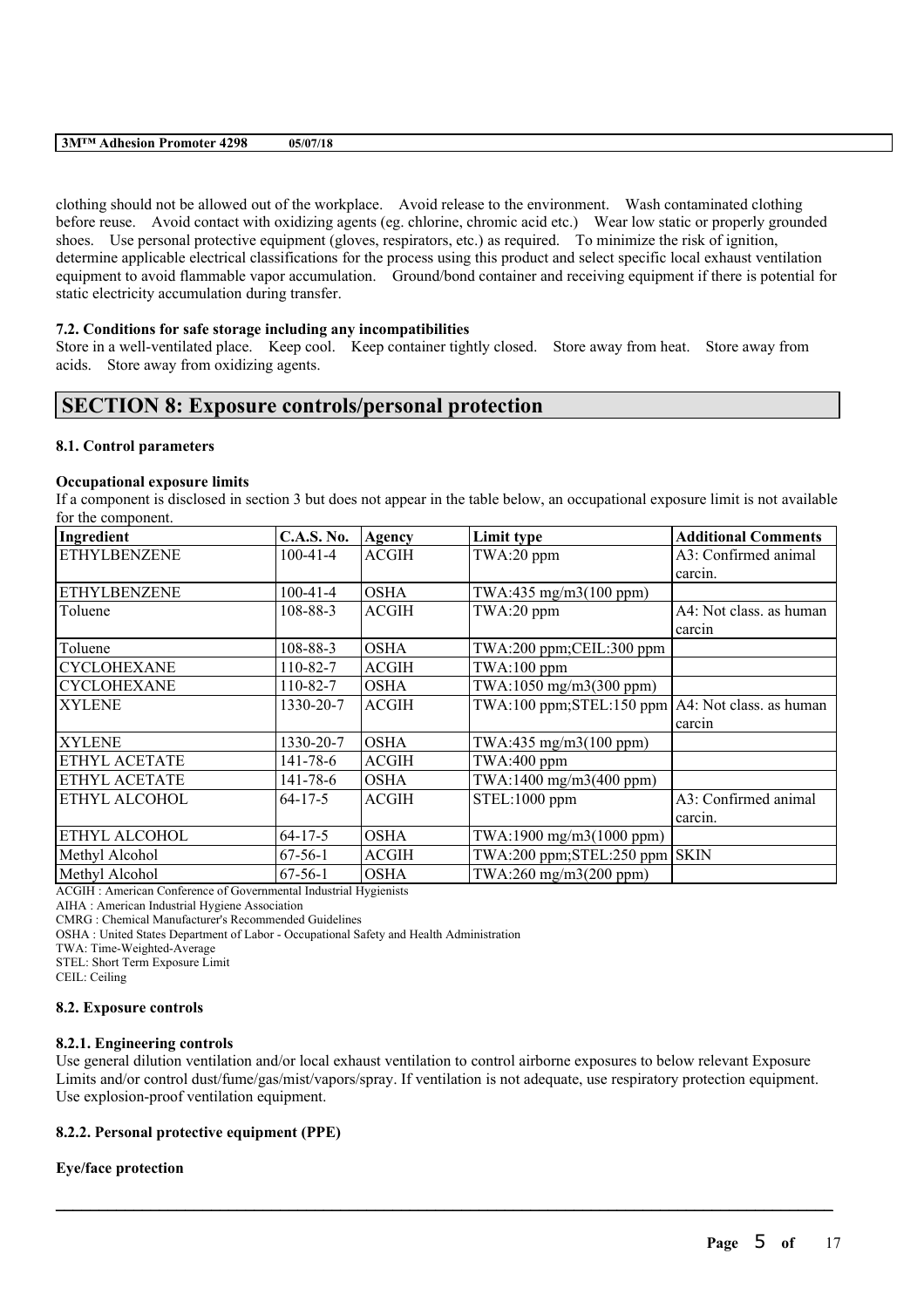Select and use eye/face protection to prevent contact based on the results of an exposure assessment. The following eye/face protection(s) are recommended: Indirect Vented Goggles

## **Skin/hand protection**

Select and use gloves and/or protective clothing approved to relevant local standards to prevent skin contact based on the results of an exposure assessment. Selection should be based on use factors such as exposure levels, concentration of the substance or mixture, frequency and duration, physical challenges such as temperature extremes, and other use conditions. Consult with your glove and/or protective clothing manufacturer for selection of appropriate compatible gloves/protective clothing. Note: Nitrile gloves may be worn over polymer laminate gloves to improve dexterity. Gloves made from the following material(s) are recommended: Polymer laminate

If this product is used in a manner that presents a higher potential for exposure (eg. spraying, high splash potential etc.), then use of protective coveralls may be necessary. Select and use body protection to prevent contact based on the results of an exposure assessment. The following protective clothing material(s) are recommended: Apron - polymer laminate

### **Respiratory protection**

An exposure assessment may be needed to decide if a respirator is required. If a respirator is needed, use respirators as part of a full respiratory protection program. Based on the results of the exposure assessment, select from the following respirator type(s) to reduce inhalation exposure:

Half facepiece or full facepiece air-purifying respirator suitable for organic vapors and particulates

For questions about suitability for a specific application, consult with your respirator manufacturer.

# **SECTION 9: Physical and chemical properties**

## **9.1. Information on basic physical and chemical properties**

| <b>General Physical Form:</b>          | Liquid                                                            |  |
|----------------------------------------|-------------------------------------------------------------------|--|
| <b>Specific Physical Form:</b>         | Sponge holding approximately 2 milliliters of liquid.             |  |
| Odor, Color, Grade:                    | Liquid: yellow, solvent odor, absorbed onto a sponge.<br>Physical |  |
|                                        | properties reflect the liquid only.                               |  |
| <b>Odor threshold</b>                  | No Data Available                                                 |  |
| pН                                     | 4.4 - 5 [Test Method: Tested per ASTM protocol]                   |  |
|                                        | [Details: $(a)$ 23°C]                                             |  |
| <b>Melting point</b>                   | Not Applicable                                                    |  |
| <b>Boiling Point</b>                   | 73.1 °C [Test Method: Tested per ASTM protocol]                   |  |
|                                        | [Details:@760mmHg]                                                |  |
| <b>Flash Point</b>                     | 34 °F [Test Method: SETAFLASH]                                    |  |
| <b>Evaporation rate</b>                | 6.4 [Test Method: Estimated] [Ref Std: XYLENE=1]                  |  |
| <b>Flammability (solid, gas)</b>       | Not Applicable                                                    |  |
| <b>Flammable Limits(LEL)</b>           | 1 % [Test Method: Estimated]                                      |  |
| <b>Flammable Limits(UEL)</b>           | 6 % [Test Method: Estimated]                                      |  |
| <b>Vapor Pressure</b>                  | 83.2 mmHg [@ 20 °C] [Test Method: Tested per ASTM protocol]       |  |
| <b>Vapor Density</b>                   | 1.7 [Test Method: Estimated] [Ref Std: AIR=1]                     |  |
| <b>Density</b>                         | $0.82$ g/ml                                                       |  |
| <b>Specific Gravity</b>                | $0.82$ [Ref Std:WATER=1]                                          |  |
| <b>Solubility In Water</b>             | $10\%$                                                            |  |
| Solubility- non-water                  | No Data Available                                                 |  |
| Partition coefficient: n-octanol/water | No Data Available                                                 |  |
| <b>Autoignition temperature</b>        | 430 $^{\circ}$ C                                                  |  |
| <b>Decomposition temperature</b>       | No Data Available                                                 |  |
| <b>Viscosity</b>                       | $\leq$ 25 centipoise [@ 20 °C]                                    |  |
| <b>Hazardous Air Pollutants</b>        | < 35 % weight [Test Method: Calculated]                           |  |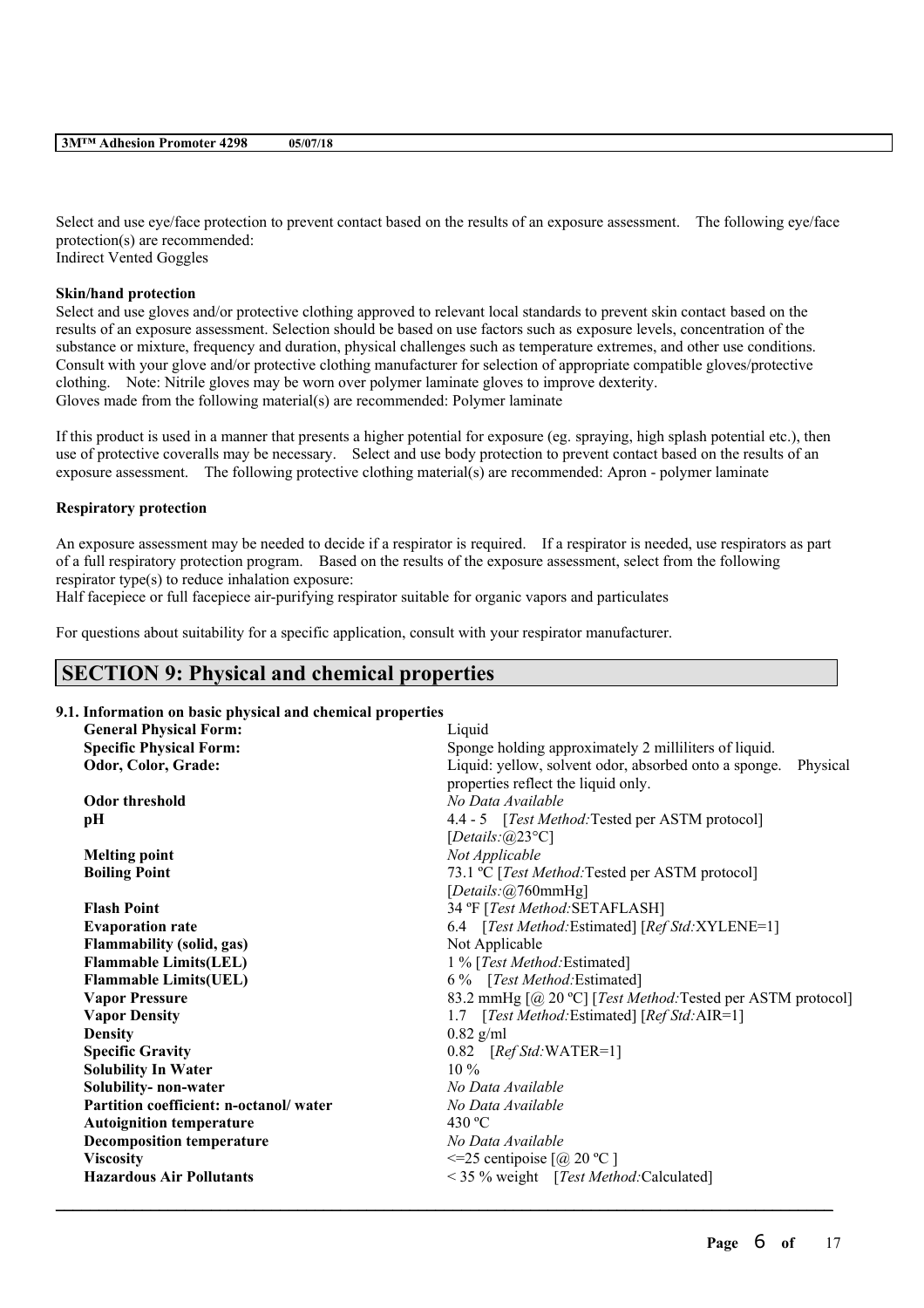**Molecular weight** *No Data Available*

**Percent volatile** Approximately 95 %

**Volatile Organic Compounds** <=781 g/l [*Test Method:*calculated SCAQMD rule 443.1] [*Details:*Calculated] **VOC Less H2O & Exempt Solvents** <=781 g/l [*Test Method:*calculated SCAQMD rule 443.1] [*Details:*Calculated]

# **SECTION 10: Stability and reactivity**

## **10.1. Reactivity**

This material may be reactive with certain agents under certain conditions - see the remaining headings in this section.

**10.2. Chemical stability** Stable.

## **10.3. Possibility of hazardous reactions**

Hazardous polymerization will not occur.

**10.4. Conditions to avoid** Heat Sparks and/or flames

# **10.5. Incompatible materials**

Strong acids Strong oxidizing agents

# **10.6. Hazardous decomposition products**

**Substance Condition** None known.

Refer to section 5.2 for hazardous decomposition products during combustion.

# **SECTION 11: Toxicological information**

The information below may not be consistent with the material classification in Section 2 if specific ingredient **classifications are mandated by a competent authority. In addition, toxicological data on ingredients may not be** reflected in the material classification and/or the signs and symptoms of exposure, because an ingredient may be present below the threshold for labeling, an ingredient may not be available for exposure, or the data may not be **relevant to the material as a whole.**

**11.1. Information on Toxicological effects**

**Signs and Symptoms of Exposure**

## Based on test data and/or information on the components, this material may produce the following health effects:

# **Inhalation:**

May be harmful if inhaled.

Respiratory Tract Irritation: Signs/symptoms may include cough, sneezing, nasal discharge, headache, hoarseness, and nose and throat pain.

 $\mathcal{L}_\mathcal{L} = \mathcal{L}_\mathcal{L} = \mathcal{L}_\mathcal{L} = \mathcal{L}_\mathcal{L} = \mathcal{L}_\mathcal{L} = \mathcal{L}_\mathcal{L} = \mathcal{L}_\mathcal{L} = \mathcal{L}_\mathcal{L} = \mathcal{L}_\mathcal{L} = \mathcal{L}_\mathcal{L} = \mathcal{L}_\mathcal{L} = \mathcal{L}_\mathcal{L} = \mathcal{L}_\mathcal{L} = \mathcal{L}_\mathcal{L} = \mathcal{L}_\mathcal{L} = \mathcal{L}_\mathcal{L} = \mathcal{L}_\mathcal{L}$ 

May cause additional health effects (see below).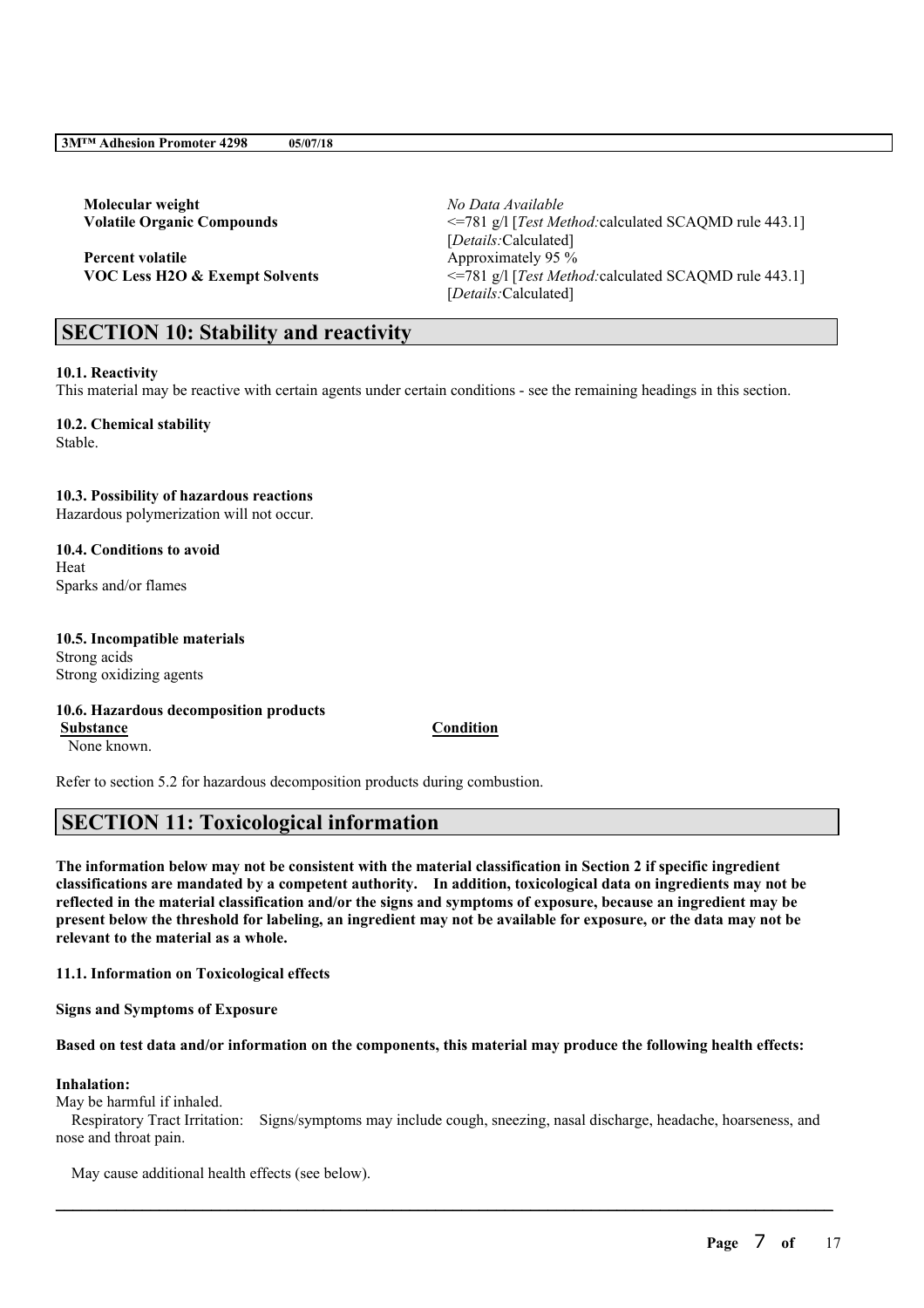### **Skin Contact:**

May be harmful in contact with skin.

Mild Skin Irritation: Signs/symptoms may include localized redness, swelling, itching, and dryness. Allergic Skin Reaction (non-photo induced): Signs/symptoms may include redness, swelling, blistering, and itching.

May cause additional health effects (see below).

#### **Eye Contact:**

Severe Eye Irritation: Signs/symptoms may include significant redness, swelling, pain, tearing, cloudy appearance of the cornea, and impaired vision.

#### **Ingestion:**

Gastrointestinal Irritation: Signs/symptoms may include abdominal pain, stomach upset, nausea, vomiting and diarrhea.

May cause additional health effects (see below).

## **Additional Health Effects:**

#### **Single exposure may cause target organ effects:**

Auditory Effects: Signs/symptoms may include hearing impairment, balance dysfunction and ringing in the ears.

Central Nervous System (CNS) Depression: Signs/symptoms may include headache, dizziness, drowsiness, incoordination, nausea, slowed reaction time, slurred speech, giddiness, and unconsciousness.

#### **Prolonged or repeated exposure may cause target organ effects:**

Auditory Effects: Signs/symptoms may include hearing impairment, balance dysfunction and ringing in the ears.

Neurological Effects: Signs/symptoms may include personality changes, lack of coordination, sensory loss, tingling or numbness of the extremities, weakness, tremors, and/or changes in blood pressure and heart rate.

#### **Reproductive/Developmental Toxicity:**

Contains a chemical or chemicals which can cause birth defects or other reproductive harm.

### **Carcinogenicity:**

Contains a chemical or chemicals which can cause cancer.

| Ingredient                     | NO.<br>$\lambda \lambda$ | $\sim$<br>' lass<br>Description                    | tegulation<br>LVC)                                             |
|--------------------------------|--------------------------|----------------------------------------------------|----------------------------------------------------------------|
| I ET<br>'HNE<br>ıн<br>w<br>лэг | 1 ሰሰ                     | $\sim$<br>lGrr<br>~~<br>human carc.<br>Possible in | mational<br>Research<br>Cancer<br>Vgency<br>on<br>Interr<br>TΩ |

#### **Toxicological Data**

If a component is disclosed in section 3 but does not appear in a table below, either no data are available for that endpoint or the data are not sufficient for classification.

### **Acute Toxicity**

| Name               | Route                  | <b>Species</b> | Value                                                |
|--------------------|------------------------|----------------|------------------------------------------------------|
| Overall product    | Dermal                 |                | No data available; calculated ATE2,000 - 5,000 mg/kg |
| Overall product    | Inhalation-            |                | No data available; calculated ATE20 - 50 mg/l        |
|                    | Vapor $(4 \text{ hr})$ |                |                                                      |
| Overall product    | Ingestion              |                | No data available; calculated $ATE > 5,000$ mg/kg    |
| <b>CYCLOHEXANE</b> | Dermal                 | Rat            | $LD50 > 2,000$ mg/kg                                 |
| <b>CYCLOHEXANE</b> | Inhalation-            | Rat            | $LC50 > 32.9$ mg/l                                   |
|                    | Vapor (4               |                |                                                      |
|                    | hours)                 |                |                                                      |
| <b>CYCLOHEXANE</b> | Ingestion              | Rat            | $6,200$ mg/kg<br>LD50                                |
| <b>XYLENE</b>      | Dermal                 | Rabbit         | $LD50 > 4,200$ mg/kg                                 |
| <b>XYLENE</b>      | Inhalation-            | Rat            | $LC50$ 29 mg/l                                       |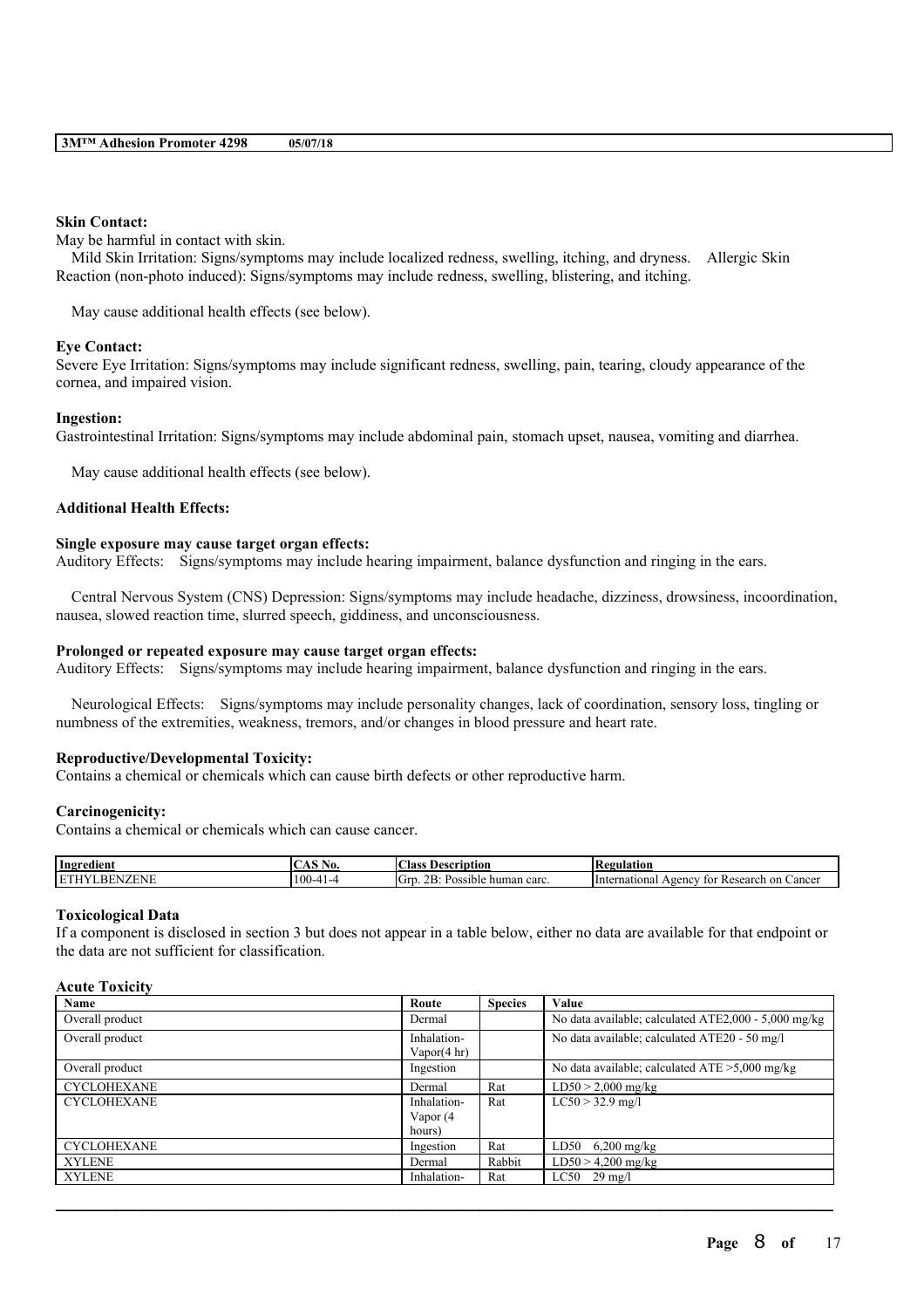|                                                     | Vapor (4    |        |                                            |
|-----------------------------------------------------|-------------|--------|--------------------------------------------|
|                                                     | hours)      |        |                                            |
| <b>XYLENE</b>                                       | Ingestion   | Rat    | LD50 $3,523$ mg/kg                         |
| <b>ETHYLBENZENE</b>                                 | Dermal      | Rabbit | LD50 15,433 mg/kg                          |
| <b>ETHYLBENZENE</b>                                 | Inhalation- | Rat    | $LC50$ 17.4 mg/l                           |
|                                                     | Vapor (4    |        |                                            |
|                                                     | hours)      |        |                                            |
| <b>ETHYLBENZENE</b>                                 | Ingestion   | Rat    | LD50 $4,769$ mg/kg                         |
| ETHYL ALCOHOL                                       | Dermal      | Rabbit | $LD50 > 15,800$ mg/kg                      |
| ETHYL ALCOHOL                                       | Inhalation- | Rat    | LC50 124.7 mg/l                            |
|                                                     | Vapor (4    |        |                                            |
|                                                     | hours)      |        |                                            |
| ETHYL ALCOHOL                                       | Ingestion   | Rat    | LD50 17,800 mg/kg                          |
| ETHYL ACETATE                                       | Dermal      | Rabbit | $LD50 > 18,000$ mg/kg                      |
| ETHYL ACETATE                                       | Inhalation- | Rat    | $LC50$ 70.5 mg/l                           |
|                                                     | Vapor (4    |        |                                            |
|                                                     | hours)      |        |                                            |
| ETHYL ACETATE                                       | Ingestion   | Rat    | LD50 $5,620$ mg/kg                         |
| <b>CHLORINATED RUBBER</b>                           | Dermal      | Guinea | $LD50 > 1,000$ mg/kg                       |
|                                                     |             | pig    |                                            |
| <b>CHLORINATED RUBBER</b>                           | Ingestion   | Rat    | $LD50 > 3,200$ mg/kg                       |
| Methyl Alcohol                                      | Dermal      |        | LD50 estimated to be $1,000 - 2,000$ mg/kg |
| Methyl Alcohol                                      | Inhalation- |        | LC50 estimated to be 10 - 20 mg/l          |
|                                                     | Vapor       |        |                                            |
| Methyl Alcohol                                      | Ingestion   |        | LD50 estimated to be 50 - 300 mg/kg        |
| 4,4'-isopropylidenediphenol-epichlorohydrin polymer | Dermal      | Rat    | $LD50 > 1,600$ mg/kg                       |
| 4,4'-isopropylidenediphenol-epichlorohydrin polymer | Ingestion   | Rat    | $LD50 > 1,000$ mg/kg                       |
| Toluene                                             | Dermal      | Rat    | LD50 12,000 mg/kg                          |
| Toluene                                             | Inhalation- | Rat    | $LC50$ 30 mg/l                             |
|                                                     | Vapor (4    |        |                                            |
|                                                     | hours)      |        |                                            |
| Toluene<br>the company's company's com-             | Ingestion   | Rat    | LD50 $5,550$ mg/kg                         |

 $\overline{ATE}$  = acute toxicity estimate

# **Skin Corrosion/Irritation**

| Name                                                | <b>Species</b> | Value                     |
|-----------------------------------------------------|----------------|---------------------------|
|                                                     |                |                           |
| <b>CYCLOHEXANE</b>                                  | Rabbit         | Mild irritant             |
| <b>XYLENE</b>                                       | Rabbit         | Mild irritant             |
| <b>ETHYLBENZENE</b>                                 | Rabbit         | Mild irritant             |
| ETHYL ALCOHOL                                       | Rabbit         | No significant irritation |
| ETHYL ACETATE                                       | Rabbit         | Minimal irritation        |
| <b>CHLORINATED RUBBER</b>                           | Guinea         | No significant irritation |
|                                                     | pig            |                           |
| Methyl Alcohol                                      | Rabbit         | Mild irritant             |
| 4,4'-isopropylidenediphenol-epichlorohydrin polymer | Rabbit         | Mild irritant             |
| Toluene                                             | Rabbit         | Irritant                  |

# **Serious Eye Damage/Irritation**

| Name                                                | <b>Species</b> | Value             |
|-----------------------------------------------------|----------------|-------------------|
|                                                     |                |                   |
| <b>CYCLOHEXANE</b>                                  | Rabbit         | Mild irritant     |
| <b>XYLENE</b>                                       | Rabbit         | Mild irritant     |
| <b>ETHYLBENZENE</b>                                 | Rabbit         | Moderate irritant |
| ETHYL ALCOHOL                                       | Rabbit         | Severe irritant   |
| ETHYL ACETATE                                       | Rabbit         | Mild irritant     |
| <b>CHLORINATED RUBBER</b>                           | Professio      | Mild irritant     |
|                                                     | nal            |                   |
|                                                     | judgeme        |                   |
|                                                     | nt             |                   |
| Methyl Alcohol                                      | Rabbit         | Moderate irritant |
| 4,4'-isopropylidenediphenol-epichlorohydrin polymer | Rabbit         | Moderate irritant |
| Toluene                                             | Rabbit         | Moderate irritant |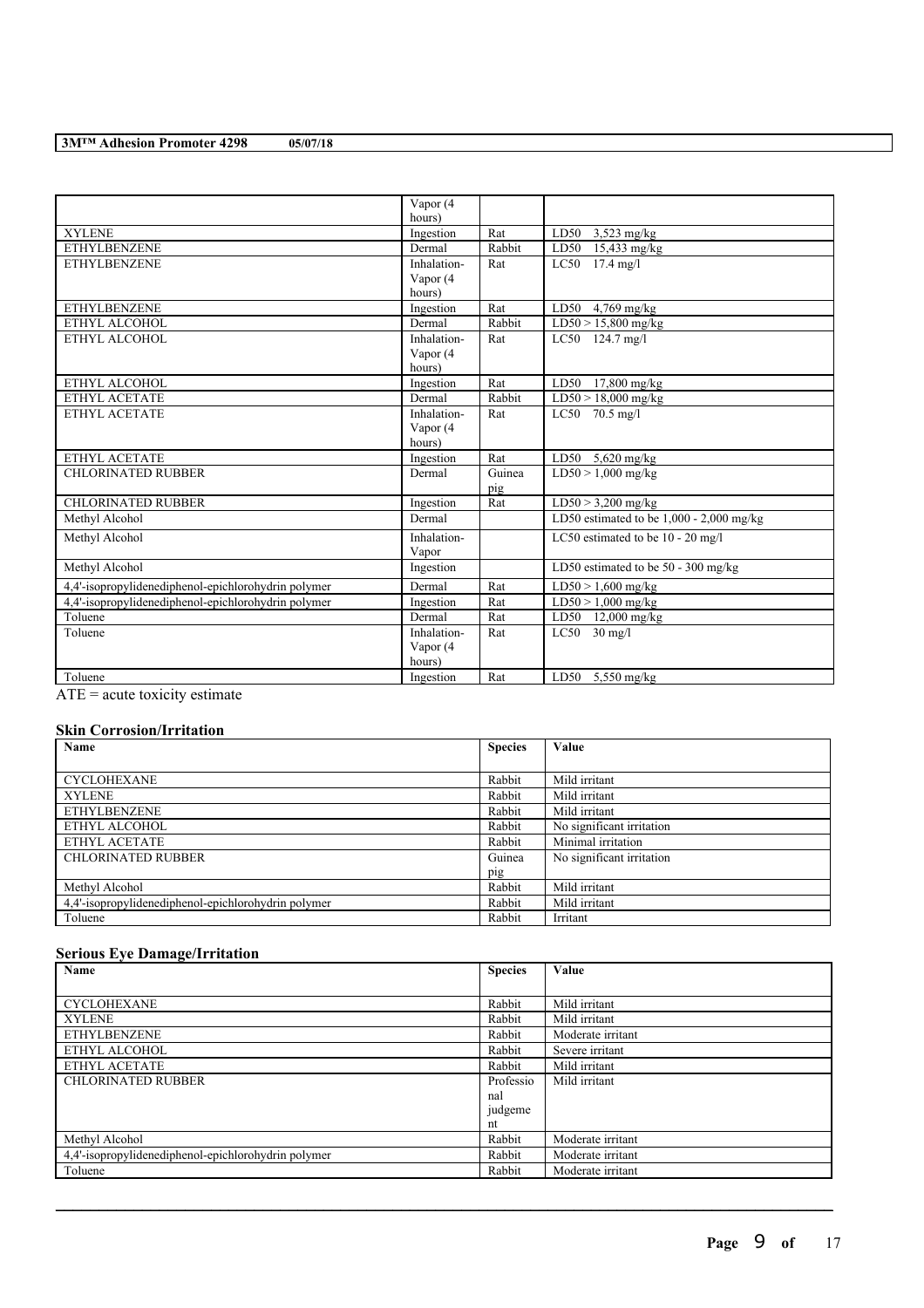# **Skin Sensitization**

| Name                                                | <b>Species</b> | Value          |
|-----------------------------------------------------|----------------|----------------|
| <b>ETHYLBENZENE</b>                                 | Human          | Not classified |
| ETHYL ALCOHOL                                       | Human          | Not classified |
| ETHYL ACETATE                                       | Guinea         | Not classified |
|                                                     | pig            |                |
| Methyl Alcohol                                      | Guinea         | Not classified |
|                                                     | pig            |                |
| 4,4'-isopropylidenediphenol-epichlorohydrin polymer | Human          | Sensitizing    |
|                                                     | and            |                |
|                                                     | animal         |                |
| Toluene                                             | Guinea         | Not classified |
|                                                     | pig            |                |

# **Respiratory Sensitization**

| Name                                                       | $\sim$<br><b>Species</b> | Value                               |
|------------------------------------------------------------|--------------------------|-------------------------------------|
| .4'-isopropylidenediphenol-epichlorohydrin polymer<br>т. – | $-$<br>Human             | . .<br><b>A Y</b><br>Not classified |

# **Germ Cell Mutagenicity**

| Name                                                | Route    | Value                                                                           |
|-----------------------------------------------------|----------|---------------------------------------------------------------------------------|
|                                                     |          |                                                                                 |
| <b>CYCLOHEXANE</b>                                  | In Vitro | Not mutagenic                                                                   |
| <b>CYCLOHEXANE</b>                                  | In vivo  | Some positive data exist, but the data are not<br>sufficient for classification |
| <b>XYLENE</b>                                       | In Vitro | Not mutagenic                                                                   |
| <b>XYLENE</b>                                       | In vivo  | Not mutagenic                                                                   |
| <b>ETHYLBENZENE</b>                                 | In vivo  | Not mutagenic                                                                   |
| <b>ETHYLBENZENE</b>                                 | In Vitro | Some positive data exist, but the data are not<br>sufficient for classification |
| ETHYL ALCOHOL                                       | In Vitro | Some positive data exist, but the data are not<br>sufficient for classification |
| ETHYL ALCOHOL                                       | In vivo  | Some positive data exist, but the data are not<br>sufficient for classification |
| ETHYL ACETATE                                       | In Vitro | Not mutagenic                                                                   |
| <b>ETHYL ACETATE</b>                                | In vivo  | Not mutagenic                                                                   |
| Methyl Alcohol                                      | In Vitro | Some positive data exist, but the data are not<br>sufficient for classification |
| Methyl Alcohol                                      | In vivo  | Some positive data exist, but the data are not<br>sufficient for classification |
| 4,4'-isopropylidenediphenol-epichlorohydrin polymer | In vivo  | Not mutagenic                                                                   |
| 4,4'-isopropylidenediphenol-epichlorohydrin polymer | In Vitro | Some positive data exist, but the data are not<br>sufficient for classification |
| Toluene                                             | In Vitro | Not mutagenic                                                                   |
| Toluene                                             | In vivo  | Not mutagenic                                                                   |

### **Carcinogenicity**

| Name                | Route      | <b>Species</b> | Value                                          |
|---------------------|------------|----------------|------------------------------------------------|
| <b>XYLENE</b>       | Dermal     | Rat            | Not carcinogenic                               |
| <b>XYLENE</b>       | Ingestion  | Multiple       | Not carcinogenic                               |
|                     |            | animal         |                                                |
|                     |            | species        |                                                |
| <b>XYLENE</b>       | Inhalation | Human          | Some positive data exist, but the data are not |
|                     |            |                | sufficient for classification                  |
| <b>ETHYLBENZENE</b> | Inhalation | Multiple       | Carcinogenic                                   |
|                     |            | animal         |                                                |
|                     |            | species        |                                                |
| ETHYL ALCOHOL       | Ingestion  | Multiple       | Some positive data exist, but the data are not |
|                     |            | animal         | sufficient for classification                  |
|                     |            | species        |                                                |
| Methyl Alcohol      | Inhalation | Multiple       | Not carcinogenic                               |
|                     |            | animal         |                                                |
|                     |            | species        |                                                |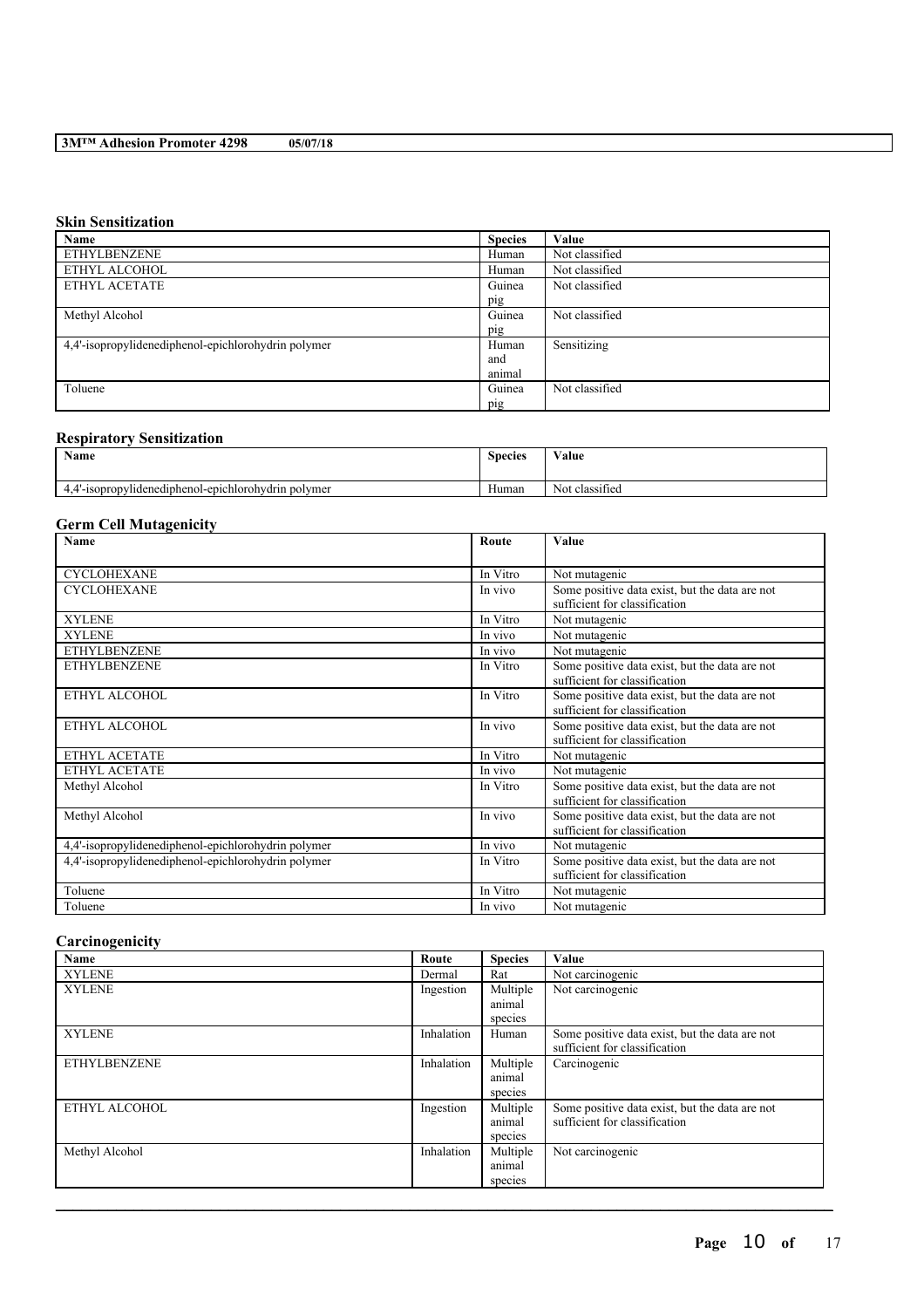| 4,4'-isopropylidenediphenol-epichlorohydrin polymer | Dermal     | Mouse | Some positive data exist, but the data are not<br>sufficient for classification |
|-----------------------------------------------------|------------|-------|---------------------------------------------------------------------------------|
| Toluene                                             | Dermal     | Mouse | Some positive data exist, but the data are not<br>sufficient for classification |
| Toluene                                             | Ingestion  | Rat   | Some positive data exist, but the data are not<br>sufficient for classification |
| Toluene                                             | Inhalation | Mouse | Some positive data exist, but the data are not<br>sufficient for classification |

# **Reproductive Toxicity**

# **Reproductive and/or Developmental Effects**

| Name                                                    | Route      | Value                                  | <b>Species</b>                | <b>Test Result</b>              | <b>Exposure</b><br><b>Duration</b>    |
|---------------------------------------------------------|------------|----------------------------------------|-------------------------------|---------------------------------|---------------------------------------|
| <b>CYCLOHEXANE</b>                                      | Inhalation | Not classified for female reproduction | Rat                           | <b>NOAEL 24</b><br>mg/l         | 2 generation                          |
| <b>CYCLOHEXANE</b>                                      | Inhalation | Not classified for male reproduction   | Rat                           | <b>NOAEL 24</b><br>mg/l         | 2 generation                          |
| <b>CYCLOHEXANE</b>                                      | Inhalation | Not classified for development         | Rat                           | <b>NOAEL 6.9</b><br>mg/l        | 2 generation                          |
| <b>XYLENE</b>                                           | Inhalation | Not classified for female reproduction | Human                         | <b>NOAEL Not</b><br>available   | occupational<br>exposure              |
| <b>XYLENE</b>                                           | Ingestion  | Not classified for development         | Mouse                         | <b>NOAEL Not</b><br>available   | during<br>organogenesi<br>$\rm S$     |
| <b>XYLENE</b>                                           | Inhalation | Not classified for development         | Multiple<br>animal<br>species | <b>NOAEL Not</b><br>available   | during<br>gestation                   |
| <b>ETHYLBENZENE</b>                                     | Inhalation | Not classified for development         | Rat                           | NOAEL 4.3<br>mg/l               | premating $\&$<br>during<br>gestation |
| ETHYL ALCOHOL                                           | Inhalation | Not classified for development         | Rat                           | <b>NOAEL 38</b><br>mg/l         | during<br>gestation                   |
| ETHYL ALCOHOL                                           | Ingestion  | Not classified for development         | Rat                           | <b>NOAEL 5,200</b><br>mg/kg/day | premating &<br>during<br>gestation    |
| Methyl Alcohol                                          | Ingestion  | Not classified for male reproduction   | $\overline{R}at$              | <b>NOAEL 1,600</b><br>mg/kg/day | 21 days                               |
| Methyl Alcohol                                          | Ingestion  | Toxic to development                   | Mouse                         | <b>LOAEL 4,000</b><br>mg/kg/day | during<br>organogenesi<br>$\rm S$     |
| Methyl Alcohol                                          | Inhalation | Toxic to development                   | Mouse                         | NOAEL 1.3<br>mg/l               | during<br>organogenesi<br>$\rm S$     |
| 4,4'-isopropylidenediphenol-<br>epichlorohydrin polymer | Ingestion  | Not classified for female reproduction | Rat                           | <b>NOAEL 750</b><br>mg/kg/day   | 2 generation                          |
| 4,4'-isopropylidenediphenol-<br>epichlorohydrin polymer | Ingestion  | Not classified for male reproduction   | Rat                           | <b>NOAEL 750</b><br>mg/kg/day   | 2 generation                          |
| 4,4'-isopropylidenediphenol-<br>epichlorohydrin polymer | Dermal     | Not classified for development         | Rabbit                        | <b>NOAEL 300</b><br>mg/kg/day   | during<br>organogenesi                |
| 4,4'-isopropylidenediphenol-<br>epichlorohydrin polymer | Ingestion  | Not classified for development         | Rat                           | <b>NOAEL 750</b><br>mg/kg/day   | 2 generation                          |
| Toluene                                                 | Inhalation | Not classified for female reproduction | Human                         | <b>NOAEL Not</b><br>available   | occupational<br>exposure              |
| Toluene                                                 | Inhalation | Not classified for male reproduction   | Rat                           | <b>NOAEL 2.3</b><br>mg/l        | 1 generation                          |
| Toluene                                                 | Ingestion  | Toxic to development                   | Rat                           | LOAEL 520<br>mg/kg/day          | during<br>gestation                   |
| Toluene                                                 | Inhalation | Toxic to development                   | Human                         | <b>NOAEL Not</b><br>available   | poisoning<br>and/or abuse             |

# **Lactation**

| Name | snecie | alue |
|------|--------|------|
|      |        |      |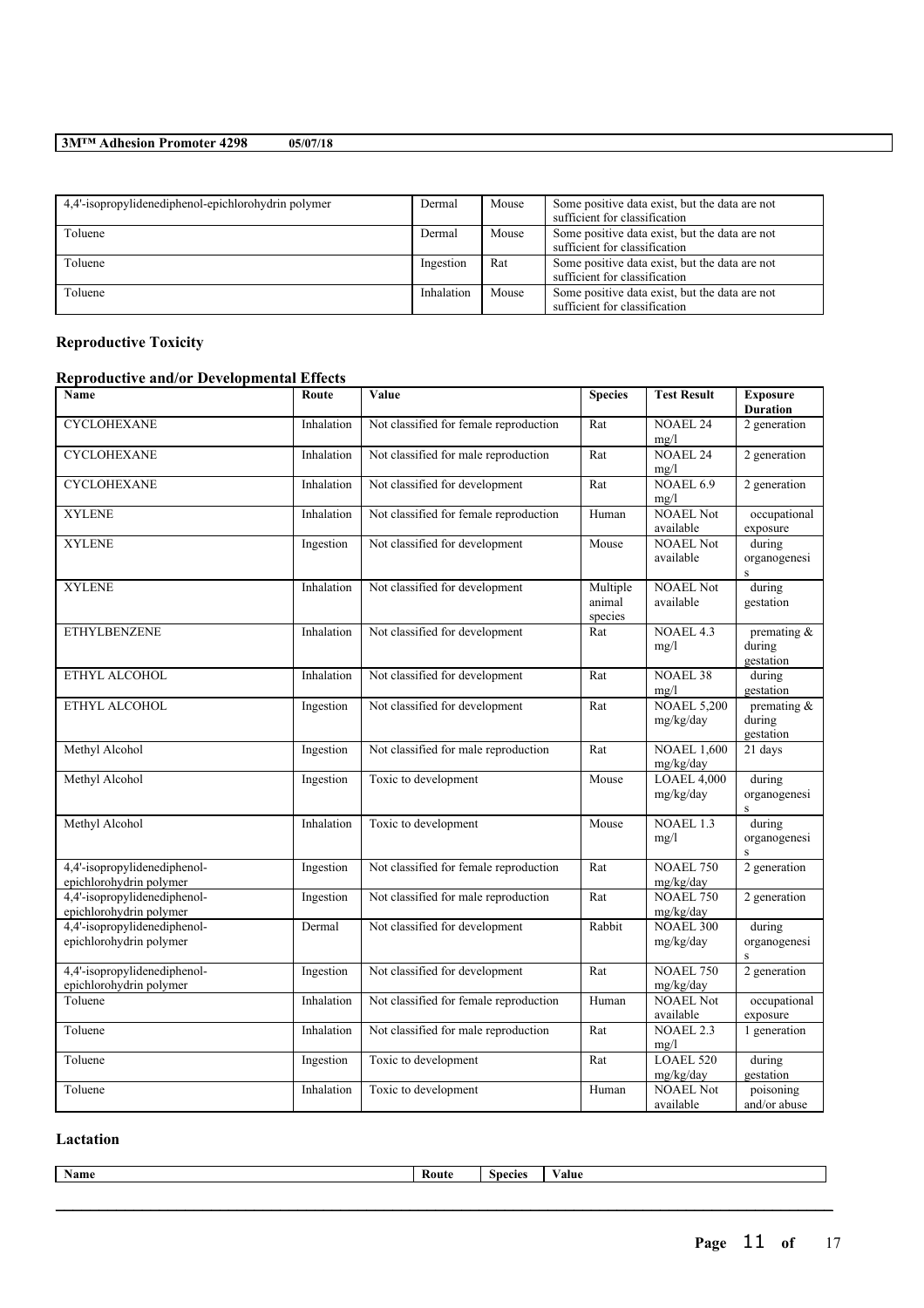XYLENE Ingestion Mouse Not classified for effects on or via lactation

# **Target Organ(s)**

# **Specific Target Organ Toxicity - single exposure**

| Name                | Route      | <b>Target Organ(s)</b>               | Value                                                                              | <b>Species</b>                    | <b>Test Result</b>            | <b>Exposure</b><br><b>Duration</b> |
|---------------------|------------|--------------------------------------|------------------------------------------------------------------------------------|-----------------------------------|-------------------------------|------------------------------------|
| <b>CYCLOHEXANE</b>  | Inhalation | central nervous<br>system depression | May cause drowsiness or<br>dizziness                                               | Human<br>and<br>animal            | <b>NOAEL Not</b><br>available |                                    |
| <b>CYCLOHEXANE</b>  | Inhalation | respiratory irritation               | Some positive data exist, but the<br>data are not sufficient for<br>classification | Human<br>and<br>animal            | <b>NOAEL Not</b><br>available |                                    |
| <b>CYCLOHEXANE</b>  | Ingestion  | central nervous<br>system depression | May cause drowsiness or<br>dizziness                                               | Professio<br>nal<br>judgeme<br>nt | <b>NOAEL Not</b><br>available |                                    |
| <b>XYLENE</b>       | Inhalation | auditory system                      | Causes damage to organs                                                            | Rat                               | LOAEL 6.3<br>mg/l             | 8 hours                            |
| <b>XYLENE</b>       | Inhalation | central nervous<br>system depression | May cause drowsiness or<br>dizziness                                               | Human                             | <b>NOAEL Not</b><br>available |                                    |
| <b>XYLENE</b>       | Inhalation | respiratory irritation               | Some positive data exist, but the<br>data are not sufficient for<br>classification | Human                             | <b>NOAEL Not</b><br>available |                                    |
| <b>XYLENE</b>       | Inhalation | eyes                                 | Not classified                                                                     | Rat                               | <b>NOAEL 3.5</b><br>mg/l      | not available                      |
| <b>XYLENE</b>       | Inhalation | liver                                | Not classified                                                                     | Multiple<br>animal<br>species     | <b>NOAEL Not</b><br>available |                                    |
| <b>XYLENE</b>       | Ingestion  | central nervous<br>system depression | May cause drowsiness or<br>dizziness                                               | Multiple<br>animal<br>species     | <b>NOAEL Not</b><br>available |                                    |
| <b>XYLENE</b>       | Ingestion  | eyes                                 | Not classified                                                                     | Rat                               | <b>NOAEL 250</b><br>mg/kg     | not applicable                     |
| <b>ETHYLBENZENE</b> | Inhalation | central nervous<br>system depression | May cause drowsiness or<br>dizziness                                               | Human                             | <b>NOAEL Not</b><br>available |                                    |
| <b>ETHYLBENZENE</b> | Inhalation | respiratory irritation               | Some positive data exist, but the<br>data are not sufficient for<br>classification | Human<br>and<br>animal            | <b>NOAEL Not</b><br>available |                                    |
| <b>ETHYLBENZENE</b> | Ingestion  | central nervous<br>system depression | May cause drowsiness or<br>dizziness                                               | Professio<br>nal<br>judgeme<br>nt | <b>NOAEL Not</b><br>available |                                    |
| ETHYL ALCOHOL       | Inhalation | central nervous<br>system depression | May cause drowsiness or<br>dizziness                                               | Human                             | LOAEL 2.6<br>mg/l             | 30 minutes                         |
| ETHYL ALCOHOL       | Inhalation | respiratory irritation               | Some positive data exist, but the<br>data are not sufficient for<br>classification | Human                             | LOAEL 9.4<br>mg/l             | not available                      |
| ETHYL ALCOHOL       | Ingestion  | central nervous<br>system depression | May cause drowsiness or<br>dizziness                                               | Multiple<br>animal<br>species     | NOAEL not<br>available        |                                    |
| ETHYL ALCOHOL       | Ingestion  | kidney and/or<br>bladder             | Not classified                                                                     | Dog                               | <b>NOAEL</b><br>$3,000$ mg/kg |                                    |
| ETHYL ACETATE       | Inhalation | central nervous<br>system depression | May cause drowsiness or<br>dizziness                                               | Human                             | <b>NOAEL Not</b><br>available |                                    |
| ETHYL ACETATE       | Inhalation | respiratory irritation               | Some positive data exist, but the<br>data are not sufficient for<br>classification | Human                             | <b>NOAEL Not</b><br>available |                                    |
| ETHYL ACETATE       | Ingestion  | central nervous<br>system depression | May cause drowsiness or<br>dizziness                                               | Human                             | <b>NOAEL Not</b><br>available |                                    |
| Methyl Alcohol      | Inhalation | blindness                            | Causes damage to organs                                                            | Human                             | <b>NOAEL Not</b><br>available | occupational<br>exposure           |
| Methyl Alcohol      | Inhalation | central nervous<br>system depression | May cause drowsiness or<br>dizziness                                               | Human                             | <b>NOAEL Not</b><br>available | not available                      |
| Methyl Alcohol      | Inhalation | respiratory irritation               | Some positive data exist, but the<br>data are not sufficient for                   | Rat                               | <b>NOAEL Not</b><br>available | 6 hours                            |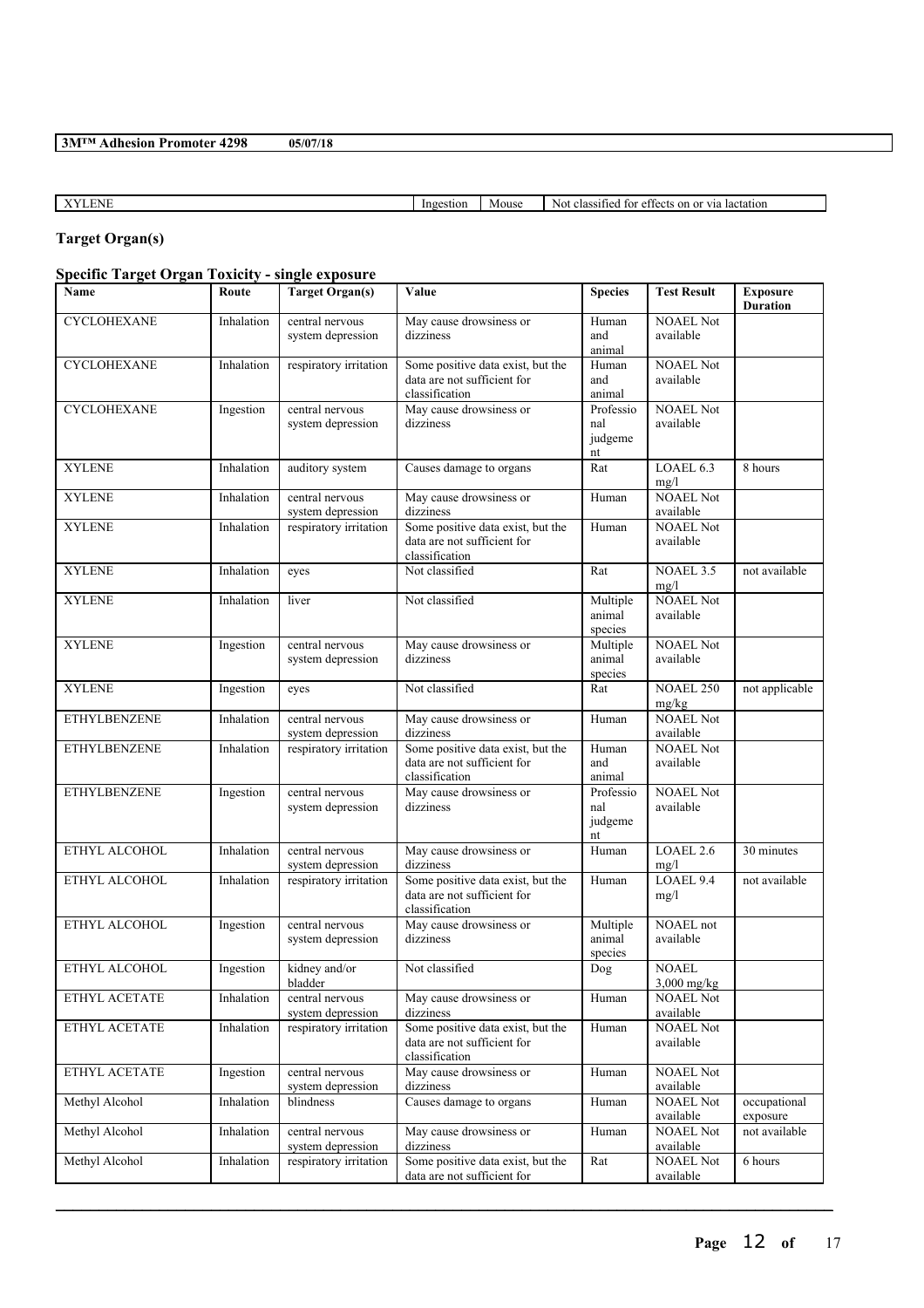|                |            |                        | classification                    |       |                      |              |
|----------------|------------|------------------------|-----------------------------------|-------|----------------------|--------------|
| Methyl Alcohol | Ingestion  | blindness              | Causes damage to organs           | Human | <b>NOAEL Not</b>     | poisoning    |
|                |            |                        |                                   |       | available            | and/or abuse |
| Methyl Alcohol | Ingestion  | central nervous        | May cause drowsiness or           | Human | <b>NOAEL Not</b>     | poisoning    |
|                |            | system depression      | dizziness                         |       | available            | and/or abuse |
| Toluene        | Inhalation | central nervous        | May cause drowsiness or           | Human | <b>NOAEL Not</b>     |              |
|                |            | system depression      | dizziness                         |       | available            |              |
| Toluene        | Inhalation | respiratory irritation | Some positive data exist, but the | Human | <b>NOAEL Not</b>     |              |
|                |            |                        | data are not sufficient for       |       | available            |              |
|                |            |                        | classification                    |       |                      |              |
| Toluene        | Inhalation | immune system          | Not classified                    | Mouse | NOAEL                | 3 hours      |
|                |            |                        |                                   |       | $0.004 \text{ mg/l}$ |              |
| Toluene        | Ingestion  | central nervous        | May cause drowsiness or           | Human | <b>NOAEL Not</b>     | poisoning    |
|                |            | system depression      | dizziness                         |       | available            | and/or abuse |

# **Specific Target Organ Toxicity - repeated exposure**

| Name                | Route      | <b>Target Organ(s)</b>                                                                                                                                               | Value                                                                              | <b>Species</b>                | <b>Test Result</b>                 | <b>Exposure</b><br><b>Duration</b> |
|---------------------|------------|----------------------------------------------------------------------------------------------------------------------------------------------------------------------|------------------------------------------------------------------------------------|-------------------------------|------------------------------------|------------------------------------|
| <b>CYCLOHEXANE</b>  | Inhalation | liver                                                                                                                                                                | Not classified                                                                     | Rat                           | <b>NOAEL 24</b><br>mg/l            | 90 days                            |
| <b>CYCLOHEXANE</b>  | Inhalation | auditory system                                                                                                                                                      | Not classified                                                                     | Rat                           | <b>NOAEL 1.7</b><br>mg/l           | 90 days                            |
| <b>CYCLOHEXANE</b>  | Inhalation | kidney and/or<br>bladder                                                                                                                                             | Not classified                                                                     | Rabbit                        | <b>NOAEL 2.7</b><br>mg/l           | 10 weeks                           |
| <b>CYCLOHEXANE</b>  | Inhalation | hematopoietic<br>system                                                                                                                                              | Not classified                                                                     | Mouse                         | <b>NOAEL 24</b><br>mg/l            | 14 weeks                           |
| <b>CYCLOHEXANE</b>  | Inhalation | peripheral nervous<br>system                                                                                                                                         | Not classified                                                                     | Rat                           | <b>NOAEL 8.6</b><br>mg/l           | 30 weeks                           |
| <b>XYLENE</b>       | Inhalation | nervous system                                                                                                                                                       | Causes damage to organs through<br>prolonged or repeated exposure                  | Rat                           | LOAEL <sub>0.4</sub><br>mg/l       | 4 weeks                            |
| <b>XYLENE</b>       | Inhalation | auditory system                                                                                                                                                      | May cause damage to organs<br>though prolonged or repeated<br>exposure             | Rat                           | LOAEL 7.8<br>mg/l                  | 5 days                             |
| <b>XYLENE</b>       | Inhalation | liver                                                                                                                                                                | Not classified                                                                     | Multiple<br>animal<br>species | <b>NOAEL Not</b><br>available      |                                    |
| <b>XYLENE</b>       | Inhalation | heart   endocrine<br>system  <br>gastrointestinal tract<br>hematopoietic<br>system   muscles  <br>kidney and/or<br>bladder   respiratory<br>system                   | Not classified                                                                     | Multiple<br>animal<br>species | NOAEL 3.5<br>mg/l                  | 13 weeks                           |
| <b>XYLENE</b>       | Ingestion  | auditory system                                                                                                                                                      | Not classified                                                                     | Rat                           | <b>NOAEL 900</b><br>mg/kg/day      | 2 weeks                            |
| <b>XYLENE</b>       | Ingestion  | kidney and/or<br>bladder                                                                                                                                             | Not classified                                                                     | Rat                           | <b>NOAEL</b><br>1,500<br>mg/kg/day | 90 days                            |
| <b>XYLENE</b>       | Ingestion  | liver                                                                                                                                                                | Not classified                                                                     | Multiple<br>animal<br>species | <b>NOAEL Not</b><br>available      |                                    |
| <b>XYLENE</b>       | Ingestion  | heart   skin  <br>endocrine system  <br>bone, teeth, nails,<br>and/or hair<br>hematopoietic<br>system   immune<br>system   nervous<br>system   respiratory<br>system | Not classified                                                                     | Mouse                         | <b>NOAEL</b><br>1,000<br>mg/kg/day | 103 weeks                          |
| <b>ETHYLBENZENE</b> | Inhalation | kidney and/or<br>bladder                                                                                                                                             | Some positive data exist, but the<br>data are not sufficient for<br>classification | Rat                           | NOAEL 1.1<br>mg/l                  | 2 years                            |
| <b>ETHYLBENZENE</b> | Inhalation | liver                                                                                                                                                                | Some positive data exist, but the<br>data are not sufficient for<br>classification | Mouse                         | <b>NOAEL 1.1</b><br>mg/l           | 103 weeks                          |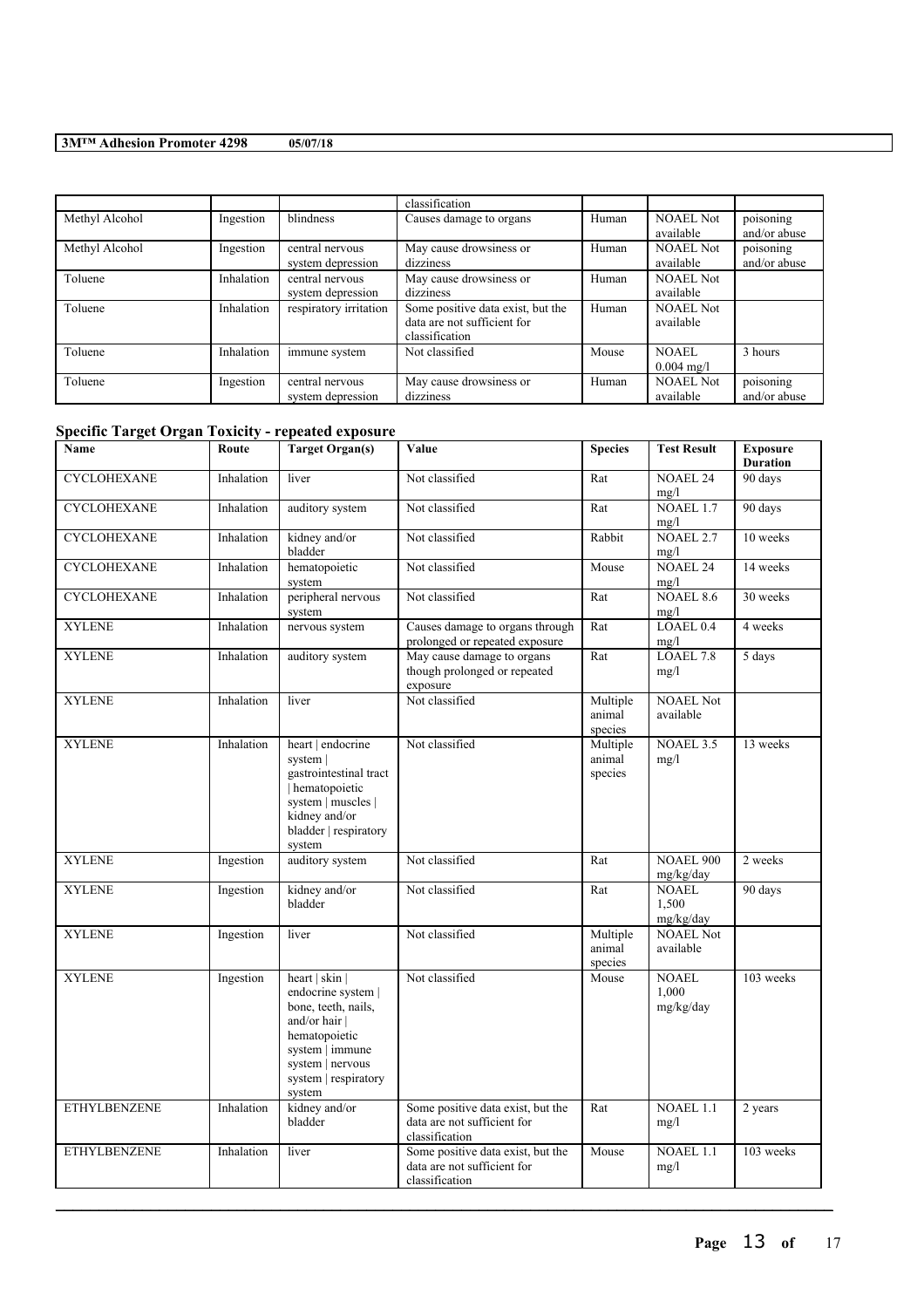| <b>ETHYLBENZENE</b>                                            | Inhalation | hematopoietic<br>system                                                                                                    | Not classified                                                                     | Rat                           | NOAEL 3.4<br>mg/l                  | 28 days                   |
|----------------------------------------------------------------|------------|----------------------------------------------------------------------------------------------------------------------------|------------------------------------------------------------------------------------|-------------------------------|------------------------------------|---------------------------|
| <b>ETHYLBENZENE</b>                                            | Inhalation | auditory system                                                                                                            | Not classified                                                                     | Rat                           | <b>NOAEL 2.4</b><br>mg/l           | 5 days                    |
| <b>ETHYLBENZENE</b>                                            | Inhalation | endocrine system                                                                                                           | Not classified                                                                     | Mouse                         | NOAEL 3.3<br>mg/l                  | 103 weeks                 |
| <b>ETHYLBENZENE</b>                                            | Inhalation | gastrointestinal tract                                                                                                     | Not classified                                                                     | Rat                           | NOAEL 3.3<br>mg/l                  | 2 years                   |
| <b>ETHYLBENZENE</b>                                            | Inhalation | bone, teeth, nails,<br>and/or hair  <br>muscles                                                                            | Not classified                                                                     | Multiple<br>animal<br>species | <b>NOAEL 4.2</b><br>mg/l           | 90 days                   |
| <b>ETHYLBENZENE</b>                                            | Inhalation | heart   immune<br>system   respiratory<br>system                                                                           | Not classified                                                                     | Multiple<br>animal<br>species | NOAEL 3.3<br>mg/l                  | 2 years                   |
| <b>ETHYLBENZENE</b>                                            | Ingestion  | liver   kidney and/or<br>bladder                                                                                           | Not classified                                                                     | Rat                           | <b>NOAEL 680</b><br>mg/kg/day      | 6 months                  |
| ETHYL ALCOHOL                                                  | Inhalation | liver                                                                                                                      | Some positive data exist, but the<br>data are not sufficient for<br>classification | Rabbit                        | LOAEL 124<br>mg/l                  | 365 days                  |
| ETHYL ALCOHOL                                                  | Inhalation | hematopoietic<br>system   immune<br>system                                                                                 | Not classified                                                                     | $\overline{Rat}$              | <b>NOAEL 25</b><br>mg/l            | 14 days                   |
| ETHYL ALCOHOL                                                  | Ingestion  | liver                                                                                                                      | Some positive data exist, but the<br>data are not sufficient for<br>classification | Rat                           | LOAEL<br>8.000<br>mg/kg/day        | 4 months                  |
| ETHYL ALCOHOL                                                  | Ingestion  | kidney and/or<br>bladder                                                                                                   | Not classified                                                                     | Dog                           | <b>NOAEL</b><br>3.000<br>mg/kg/day | 7 days                    |
| ETHYL ACETATE                                                  | Inhalation | endocrine system  <br>liver $ $ nervous<br>system                                                                          | Not classified                                                                     | Rat                           | <b>NOAEL</b><br>$0.043$ mg/l       | 90 days                   |
| ETHYL ACETATE                                                  | Inhalation | hematopoietic<br>system                                                                                                    | Not classified                                                                     | Rabbit                        | LOAEL 16<br>mg/l                   | 40 days                   |
| ETHYL ACETATE                                                  | Ingestion  | hematopoietic<br>system   liver  <br>kidney and/or<br>bladder                                                              | Not classified                                                                     | Rat                           | <b>NOAEL</b><br>3,600<br>mg/kg/day | 90 days                   |
| Methyl Alcohol                                                 | Inhalation | liver                                                                                                                      | Not classified                                                                     | Rat                           | <b>NOAEL 6.55</b><br>mg/l          | 4 weeks                   |
| Methyl Alcohol                                                 | Inhalation | respiratory system                                                                                                         | Not classified                                                                     | Rat                           | <b>NOAEL 13.1</b><br>mg/l          | $6$ weeks                 |
| Methyl Alcohol                                                 | Ingestion  | liver   nervous<br>system                                                                                                  | Not classified                                                                     | Rat                           | <b>NOAEL</b><br>2,500<br>mg/kg/day | 90 days                   |
| 4.4'<br>isopropylidenediphenol-<br>epichlorohydrin polymer     | Dermal     | liver                                                                                                                      | Not classified                                                                     | Rat                           | NOAEL<br>1,000<br>mg/kg/day        | 2 years                   |
| $4,4'$ -<br>isopropylidenediphenol-<br>epichlorohydrin polymer | Dermal     | nervous system                                                                                                             | Not classified                                                                     | Rat                           | <b>NOAEL</b><br>1,000<br>mg/kg/day | 13 weeks                  |
| 4.4'<br>isopropylidenediphenol-<br>epichlorohydrin polymer     | Ingestion  | auditory system  <br>heart   endocrine<br>system  <br>hematopoietic<br>system   liver   eyes  <br>kidney and/or<br>bladder | Not classified                                                                     | Rat                           | <b>NOAEL</b><br>1,000<br>mg/kg/day | 28 days                   |
| Toluene                                                        | Inhalation | auditory system<br>nervous system  <br>eyes   olfactory<br>system                                                          | Causes damage to organs through<br>prolonged or repeated exposure                  | Human                         | <b>NOAEL Not</b><br>available      | poisoning<br>and/or abuse |
| Toluene                                                        | Inhalation | respiratory system                                                                                                         | Some positive data exist, but the<br>data are not sufficient for<br>classification | Rat                           | LOAEL 2.3<br>mg/l                  | 15 months                 |
| Toluene                                                        | Inhalation | heart   liver   kidney<br>and/or bladder                                                                                   | Not classified                                                                     | Rat                           | <b>NOAEL 11.3</b><br>mg/l          | 15 weeks                  |
| Toluene                                                        | Inhalation | endocrine system                                                                                                           | Not classified                                                                     | Rat                           | NOAEL 1.1                          | 4 weeks                   |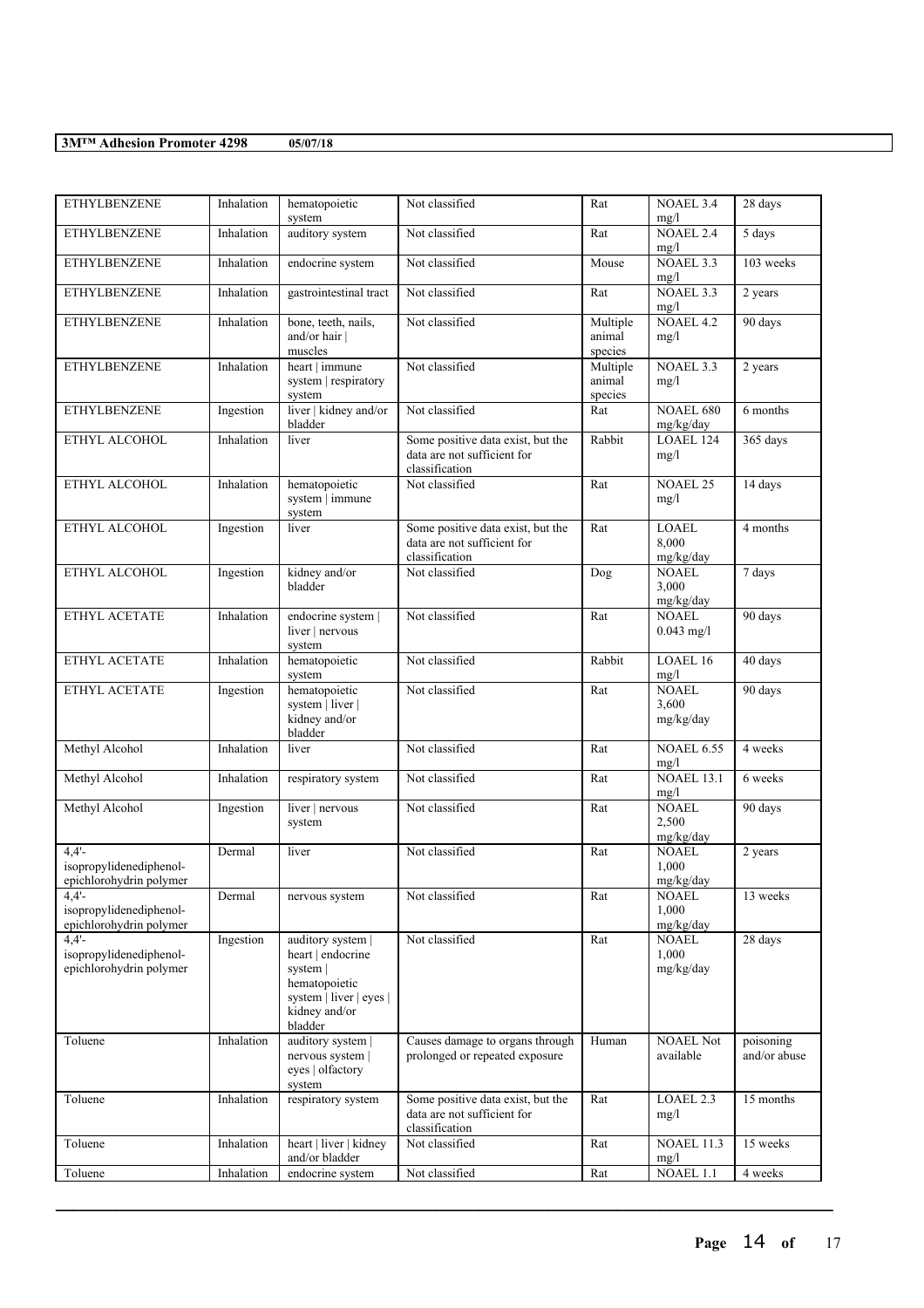|         |            |                                              |                                                                                    |                               | mg/l                               |                          |
|---------|------------|----------------------------------------------|------------------------------------------------------------------------------------|-------------------------------|------------------------------------|--------------------------|
| Toluene | Inhalation | immune system                                | Not classified                                                                     | Mouse                         | <b>NOAEL Not</b><br>available      | 20 days                  |
| Toluene | Inhalation | bone, teeth, nails,<br>and/or hair           | Not classified                                                                     | Mouse                         | <b>NOAEL 1.1</b><br>mg/l           | 8 weeks                  |
| Toluene | Inhalation | hematopoietic<br>system   vascular<br>system | Not classified                                                                     | Human                         | <b>NOAEL Not</b><br>available      | occupational<br>exposure |
| Toluene | Inhalation | gastrointestinal tract                       | Not classified                                                                     | Multiple<br>animal<br>species | <b>NOAEL 11.3</b><br>mg/l          | 15 weeks                 |
| Toluene | Ingestion  | nervous system                               | Some positive data exist, but the<br>data are not sufficient for<br>classification | Rat                           | <b>NOAEL 625</b><br>mg/kg/day      | 13 weeks                 |
| Toluene | Ingestion  | heart                                        | Not classified                                                                     | Rat                           | <b>NOAEL</b><br>2,500<br>mg/kg/day | 13 weeks                 |
| Toluene | Ingestion  | liver   kidney and/or<br>bladder             | Not classified                                                                     | Multiple<br>animal<br>species | <b>NOAEL</b><br>2,500<br>mg/kg/day | 13 weeks                 |
| Toluene | Ingestion  | hematopoietic<br>system                      | Not classified                                                                     | Mouse                         | <b>NOAEL 600</b><br>mg/kg/day      | 14 days                  |
| Toluene | Ingestion  | endocrine system                             | Not classified                                                                     | Mouse                         | <b>NOAEL 105</b><br>mg/kg/day      | 28 days                  |
| Toluene | Ingestion  | immune system                                | Not classified                                                                     | Mouse                         | <b>NOAEL 105</b><br>mg/kg/day      | 4 weeks                  |

## **Aspiration Hazard**

| Name                | Value             |
|---------------------|-------------------|
| CYCLOHEXANE         | Aspiration hazard |
| <b>XYLENE</b>       | Aspiration hazard |
| <b>ETHYLBENZENE</b> | Aspiration hazard |
| Toluene             | Aspiration hazard |

Please contact the address or phone number listed on the first page of the SDS for additional toxicological information **on this material and/or its components.**

# **SECTION 12: Ecological information**

## **Ecotoxicological information**

Please contact the address or phone number listed on the first page of the SDS for additional ecotoxicological information on this material and/or its components.

# **Chemical fate information**

Please contact the address or phone number listed on the first page of the SDS for additional chemical fate information on this material and/or its components.

# **SECTION 13: Disposal considerations**

## **13.1. Disposal methods**

Dispose of contents/ container in accordance with the local/regional/national/international regulations.

Incinerate in a permitted waste incineration facility. Combustion products will include halogen acid (HCl/HF/HBr). Facility must be capable of handling halogenated materials. As a disposal alternative, utilize an acceptable permitted waste disposal facility. Empty drums/barrels/containers used for transporting and handling hazardous chemicals (chemical substances/mixtures/preparations classified as Hazardous as per applicable regulations) shall be considered, stored, treated & disposed of as hazardous wastes unless otherwise defined by applicable waste regulations. Consult with the respective regulating authorities to determine the available treatment and disposal facilities.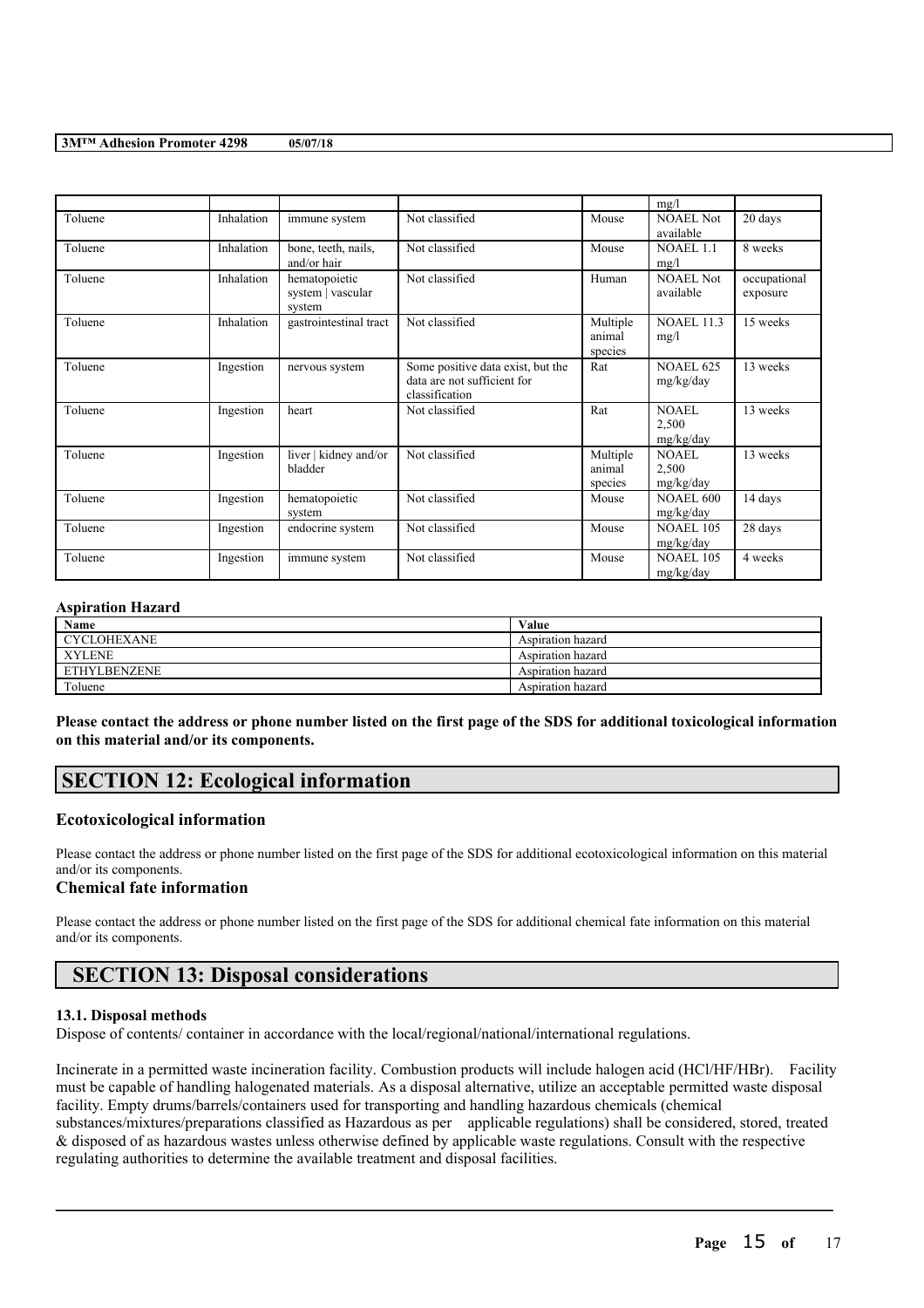### **EPA Hazardous Waste Number (RCRA):** D001 (Ignitable)

# **SECTION 14: Transport Information**

For Transport Information, please visit http://3M.com/Transportinfo or call 1-800-364-3577 or 651-737-6501.

# **SECTION 15: Regulatory information**

### **15.1. US Federal Regulations**

Contact 3M for more information.

#### **EPCRA 311/312 Hazard Classifications:**

**Physical Hazards**

Flammable (gases, aerosols, liquids, or solids)

# **Health Hazards** Carcinogenicity Reproductive toxicity Respiratory or Skin Sensitization Serious eye damage or eye irritation Specific target organ toxicity (single or repeated exposure)

#### Section 313 Toxic Chemicals subject to the reporting requirements of that section and 40 CFR part 372 (EPCRA):

| Ingredient                  | C.A.S. No      | $\%$ by Wt             |
|-----------------------------|----------------|------------------------|
| <b>CYCLOHEXANE</b>          | $110 - 82 - 7$ | Trade Secret 45 - 50   |
| XYLENE.                     | 1330-20-7      | Trade Secret 30 - 35   |
| XYLENE (Benzene, dimethyl-) | 1330-20-7      | $30 - 35$              |
| <b>ETHYLBENZENE</b>         | $100 - 41 - 4$ | Trade Secret $\leq 11$ |

#### **15.2. State Regulations**

Contact 3M for more information.

#### **15.3. Chemical Inventories**

The components of this product are in compliance with the chemical notification requirements of TSCA.

Contact 3M for more information.

### **15.4. International Regulations**

Contact 3M for more information.

**This SDS has been prepared to meet the U.S. OSHA Hazard Communication Standard, 29 CFR 1910.1200.**

# **SECTION 16: Other information**

#### **NFPA Hazard Classification**

**Health:** 2 **Flammability:** 3 **Instability:** 0 **Special Hazards:** None

National Fire Protection Association (NFPA) hazard ratings are designed for use by emergency response personnel to address